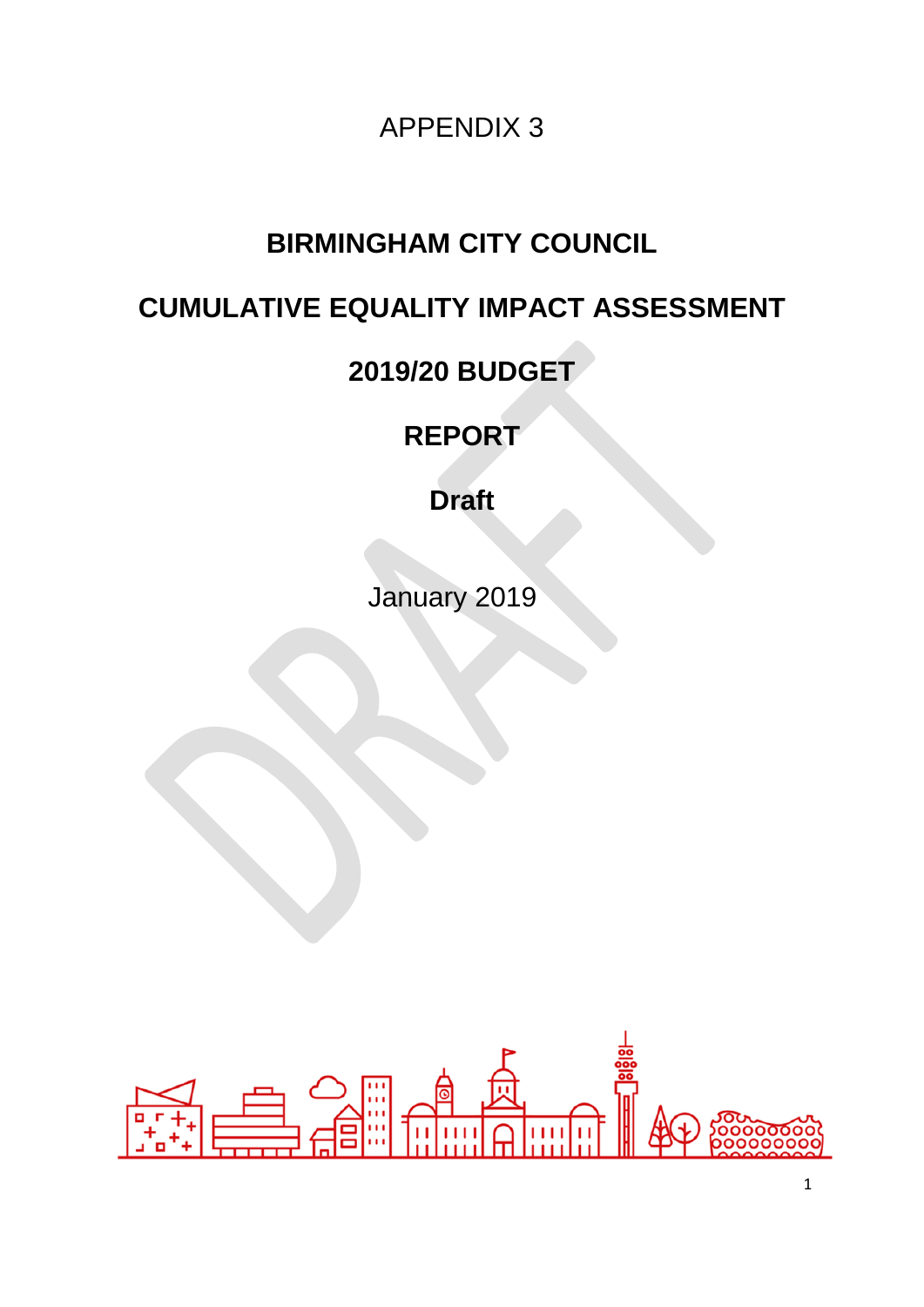# **Introduction**

The Council in its annual budget-setting process is required to have due regard to the need to eliminate discrimination, advance equality of opportunity, and foster good relations when making decisions on budget proposals.

The Public Sector Equality Duty requires councils to demonstrate their consideration of the Equality Duty as part of the process of decision-making. This involves an understanding of the potential impact of policy and decisions on different people and evidence on how decisions were reached. To help us do this we undertake an Equality Impact Assessment (EIA). While there is no legal requirement to conduct an Equality Impact Assessment, the process enables a rigorous analysis of decisionmaking and identifies any negative and positive impact on people with protected characteristics:

- $\bullet$  Age
- Disability
- Gender reassignment
- Marriage and civil partnership, but only in respect of the requirements to have due regard to the need to eliminate discrimination.
- Pregnancy and maternity
- Race ethnic or national origins, colour or nationality
- Religion or Belief including lack of belief
- Sex (Gender)
- Sexual orientation.

To inform financial decision making, we have attempted to take a consistent approach to assessing the equalities impact of our proposals across services. The Council, working with services users, communities and partners, will need to take action to mitigate the collective impact of any such proposals that demonstrate as having adverse impacts on the above protected characteristics. Feedback on budget proposals from the public consultation and service led consultations are incorporated into the relevant individual Equality Impact Assessments and reflected in the Cumulative Impact Assessment.

#### **Equality Impact Assessment process**

We believe that mainstreaming equalities in everything we do will help promote equality across all our services. That is why we have undertaken an equality analysis of all our proposals.

In building our approach to these budget savings, we have carefully considered areas which have the least direct impact on people, and how we re-shape services and any ongoing investment to continue to protect front line services.

Each Service area has completed an EIA of its savings proposal to help identify any potential negative impacts. Any adverse impacts on people and communities with protected characteristics will be alleviated by mitigation plans.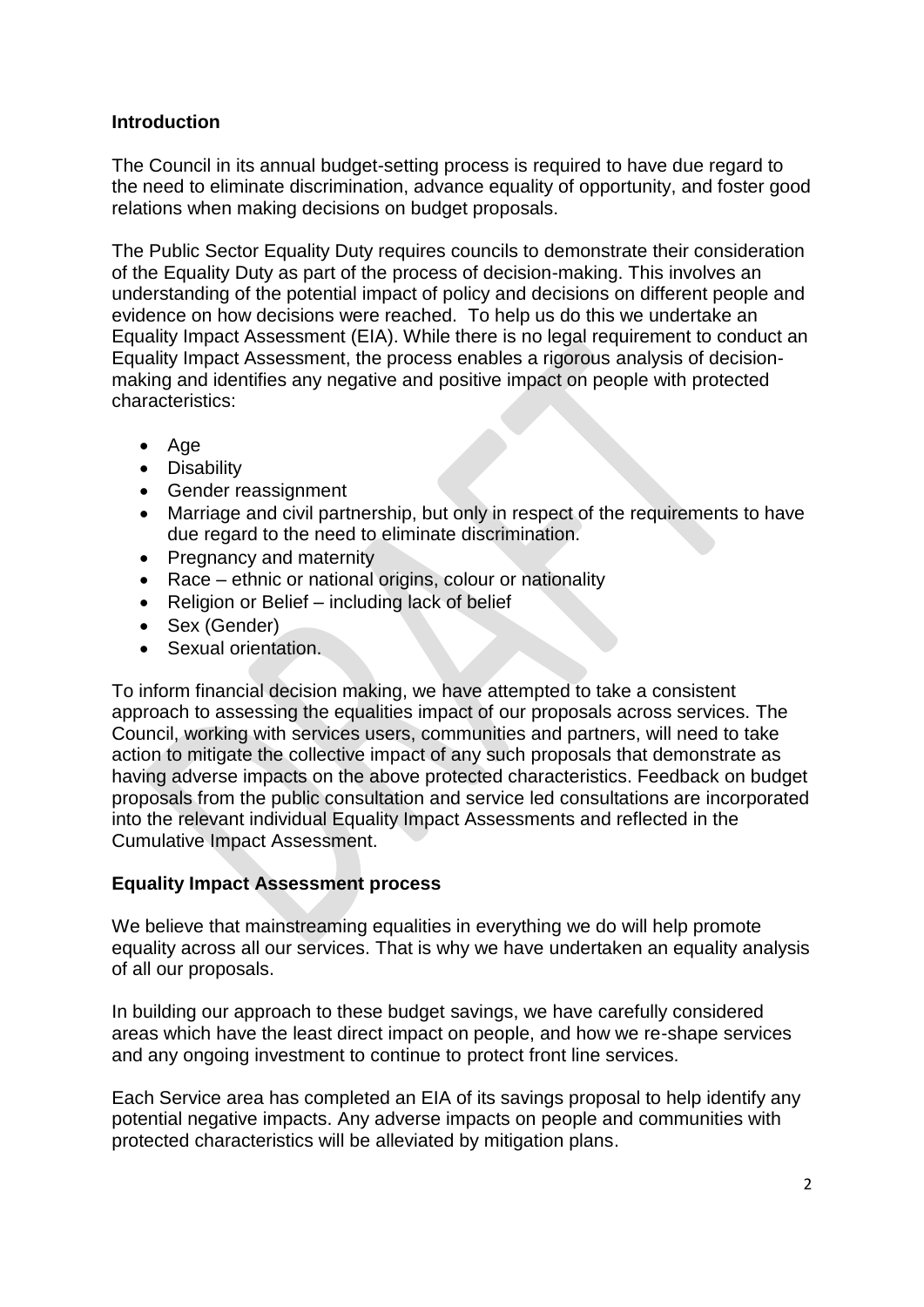This document draws into one place, a summary of all the service based Equality Impact Assessments for the 2019/2020 budget proposals. In addition to service based proposals, there are a range of budget proposals which are efficiencies and do not have any disproportionate impact for people with protected characteristics as defined in the Equalities Act 2010.

It's important to note that the Equality Impact Assessment is not a one-off task, instead it is an ongoing process that develops as the budget saving proposal evolves over time. All EIAs are recorded on the council's 'live' SharePoint site where the EIAs will be updated with monitoring information on any adverse equality impacts as changes in provision occur.

# **Local context**

The Council continues to face a significant financial challenge for 2019/20 against a backdrop of on-going reductions to government grant and pressures to spend more on core public services. These expenditure pressures cover a range of costs including the effects of inflation and meeting increasing service demands, such as adult social care. The aim is to deliver a sustainable plan for future years. This year's budget consultation referred to £18m for specific proposals for the coming 2019/20 financial year. It also referred to the longer term financial challenge of identifying a total of £86m by 2021/22. These savings are on top of the savings of around £690m that the Council has already made since 2010/11.

In undertaking the equality impact analysis the Council has had to consider how the savings proposals for 2019/20 will impact on the delivery of the Council's priorities:

- Birmingham is an entrepreneurial city to learn, work and invest in
- Birmingham is an aspirational city to grow up in
- Birmingham is a fulfilling city to age well in
- Birmingham is a great city to live in
- Birmingham residents gain the maximum benefit from hosting the Commonwealth Games

The impact of our changing population, public sector spending cuts, welfare reforms makes the financial planning process evermore challenging. Together, these factors exacerbate poverty and inequality which places increased demands on already pressurised services. As such, we need to ensure that our decisions protect the most vulnerable people and communities from any adverse effects of our savings proposals.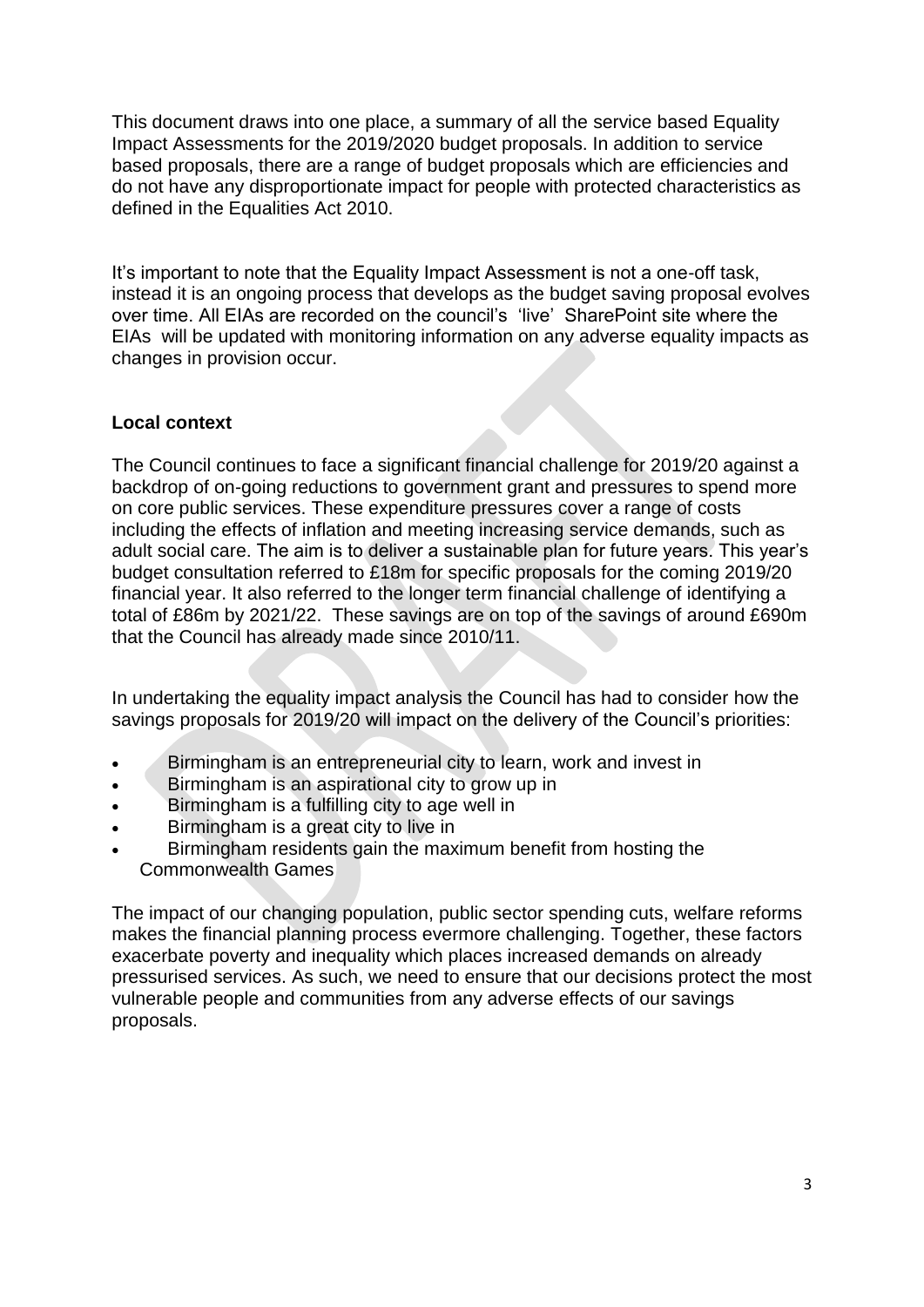# **Our city profile**

Birmingham is a growing dynamic and vibrant global city with a population of 1.15 million people; it is the second largest city in the United Kingdom.

In the next five years we will see a population growth of 3%, largely due to 'natural changes' of more births than deaths.

We are a young city, 46% of our population is aged under 30. $^1$  Low skills and educational attainment, poverty and poor health are holding back some of our most disadvantaged young people.

Despite being a young city, we are expected to see a larger growth of older adults age 65+ (6%) and 90+ (10.3%) by 2023.<sup>2</sup>

Birmingham is the sixth most deprived local authority in England according to the 2015 English Indices of Deprivation and 21.3% of Birmingham's Lower Super Output Areas (LSOAs) were in the 5% most deprived areas in England.

Almost 3 in 10 (29.8%) households with children in Birmingham are living in lone parent households, against an England and Wales average of 25%.

The City has a higher proportion of working age residents with no qualifications (12.6%) compared to the national average (8.0%) which limits access to employment and training opportunities. Qualification levels are particularly low in the city for some communities.

Our changing demographics and socio-economic disparities are some the important factors that have informed our decisions.

# **Summary of Cumulative Equality of Impact**

This cumulative equality assessment has been developed by considering city demographics as mentioned above, relevant data sources, and feedback from service user and resident consultations. The assessment identifies the equality impact of a single saving decision or a series of decisions that potentially has a negative impact on one or more protected characteristic.

The summary of budget proposals set out in appendix 1 have been identified as having a potential impact on protected characteristics, as identified from service specific EIAs. The initial analysis of the budget proposals shows a number of key

1 <sup>1</sup> 2017 Population Estimates

<sup>2</sup> *Source: ONS Mid-2016 Projections*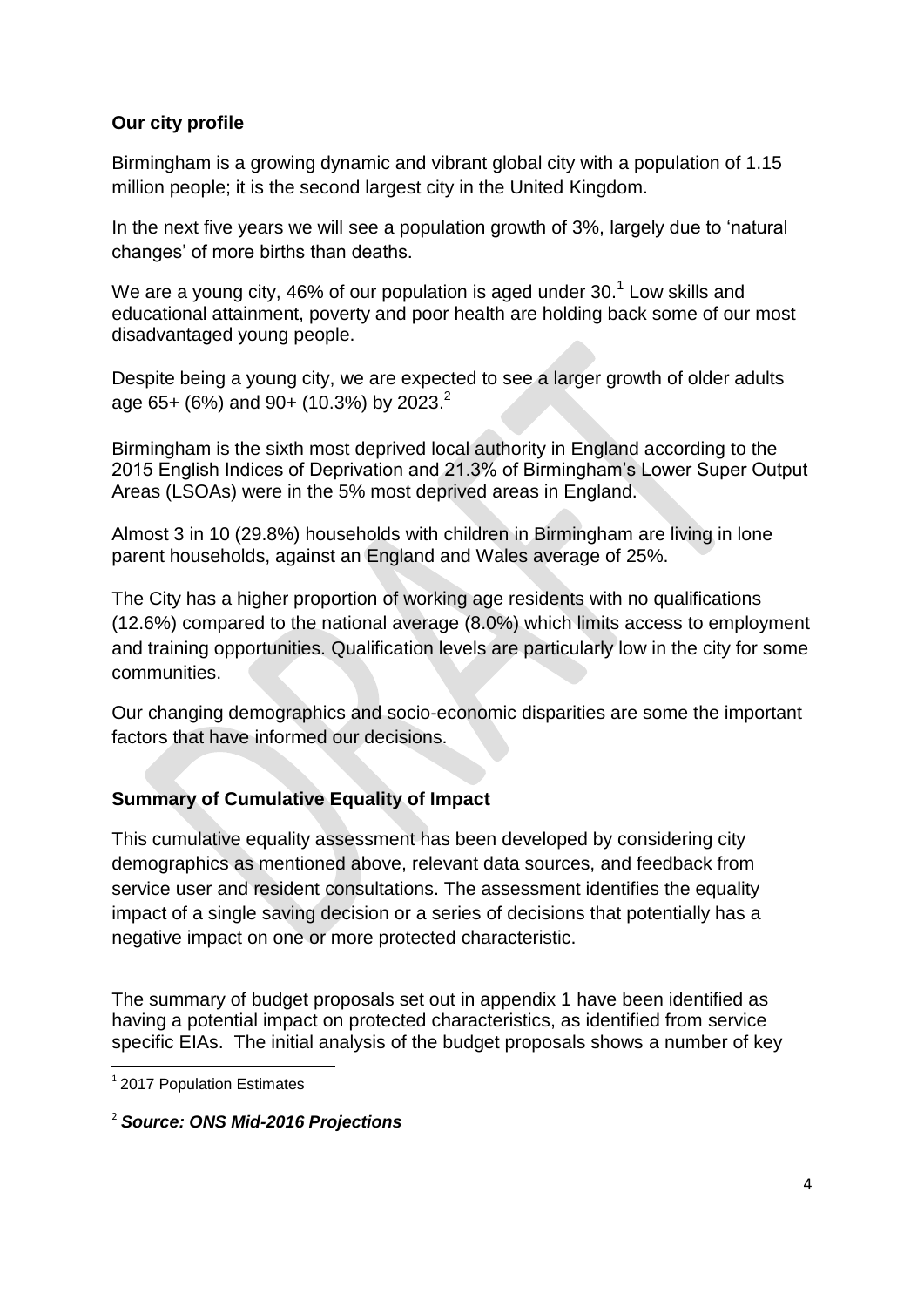common factors and design principles that have contributed towards minimising impact:

- Helping people to be independent to make their own choices to stay safe and well.
- The restructuring and integrating of services and teams to increase efficiency and effectiveness.
- Fairer contributions and charges as a way to maintain services.
- Income generation to protect services
- Reviewing existing fees and charges and introducing new ways of generating income.

Service leads responsible for specific savings proposal have designed bespoke mitigations where adverse impacts have been identified.

Despite these mitigations, there are still overall potential impacts on groups with protected characteristics. Potential impacts across budget proposals have identified the following protected groups: older people, young people, and disabled people. Also, possible impacts have been highlighted for BME communities and women. To alleviate any adverse effects we will undertake regular monitoring and analysis to review impacts and put in place council wide mitigations.

Each of the budget proposals as set out in Appendix 1 is considered to have a possible negative impact on one or more of the recognised protected characteristics in accordance to equality legislation. Therefore, may require further assessment as the summary savings proposals implementation plans are developed.

# **Workforce Implications**

Specific service areas impacted by staffing changes will complete and full EIA, supported by staff consultations. A cumulative workforce equality impact analysis of budget savings will be completed, including mitigation plans to minimise any negative impacts.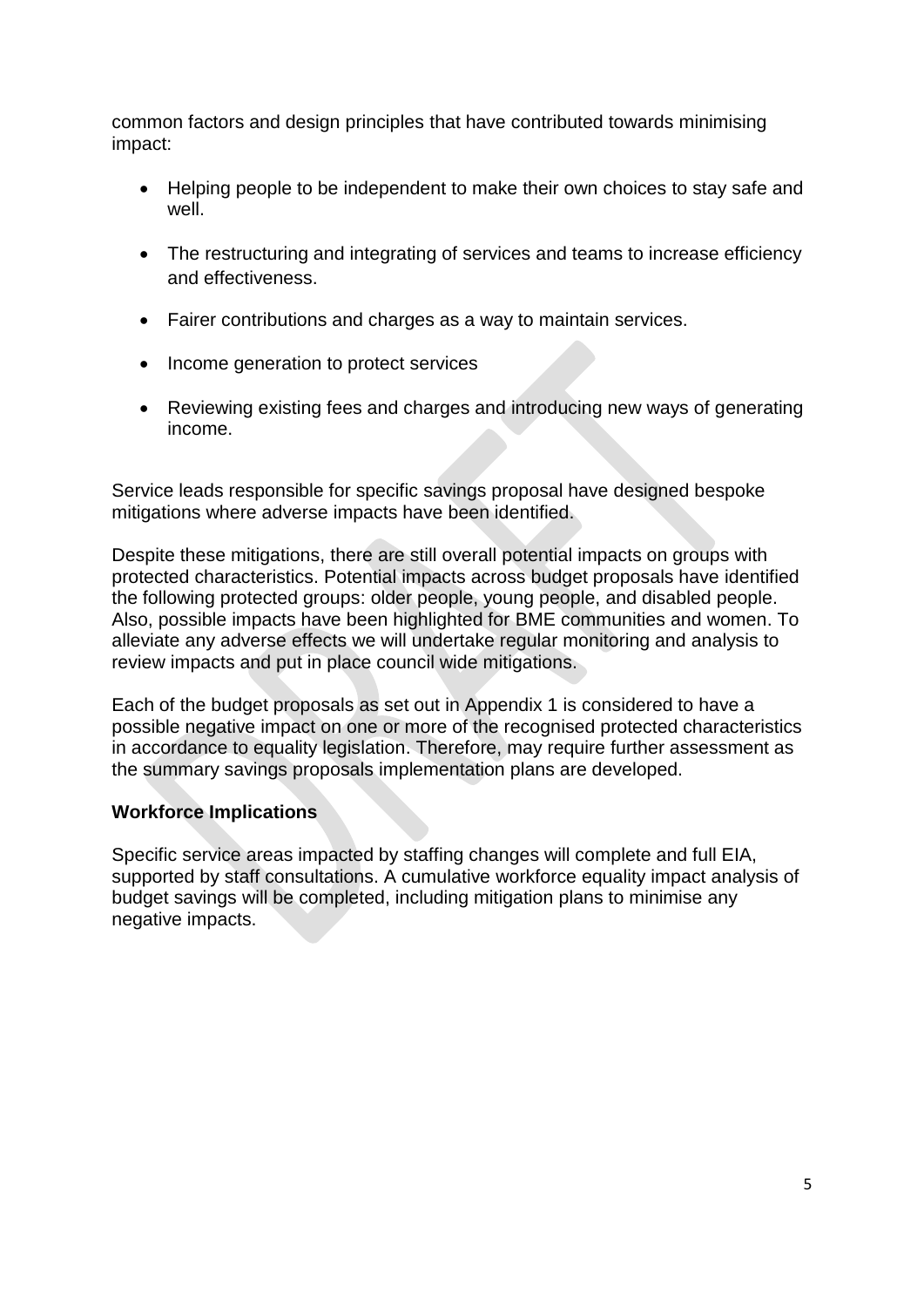# **Summary of Cumulative Equality Impact Appendix 1**

# **Age**

Any group of people of a particular age, or within a particular age range, particular consideration is given to any safeguarding issues for vulnerable adults and children.

There are proposals which may impact on  $\mathcal{C}$  and  $\mathcal{C}$  and  $\mathcal{C}$  and  $\mathcal{C}$  and  $\mathcal{C}$  and  $\mathcal{C}$  and  $\mathcal{C}$  and  $\mathcal{C}$  and  $\mathcal{C}$  and  $\mathcal{C}$  and  $\mathcal{C}$  and  $\mathcal{C}$  and  $\mathcal{C}$  and  $\mathcal{C}$  and

#### The main risks are detailed below. For example, ensuring we have addressed **Age (Older people)**  $\sigma$  inclusion to support to our services for our services for our services for our services for our services for  $\sigma$

Despite being a young city, we are expected to see a larger growth of older adults age 65+ (6%) and 90+ (10.3%) by 2023 (source: ONS Mid-2016 Projections)**.**

The older adult population has and will continue to rise in Birmingham, with increases of 24% for those aged 85+ years expected in the next 10 years. Nearly a fifth of households being older people are living alone with health problems and/or disability. Proposals that have a high risk of impacting on older people are set out below.

# **Funding of Equipment Loan Store**

The change being proposed is to make use of the capital resources budget to pay for larger items of equipment, to help people to continue to remain independent in their own homes and communities.

Citizens of Birmingham may benefit from aids and adaptations to continue living independently at home. The Occupational Therapy team may recommend such minor adaptations such as installing hand rails or lever taps, or they may recommend major adaptations, such as installing a stair lift or downstairs bathroom. These aids and adaptations are available through the Equipment Loan Store.

There are no potential negative impacts from the service user perspective. The change relates only to how specific equipment is funded by maximising the use of capital resources to help people remain independent in their own home and community, in line with the Birmingham vision for adult social care and health.

There are potentially positive benefits for older resident of Birmingham who may benefit from aids and adaptations to continue living independently at home.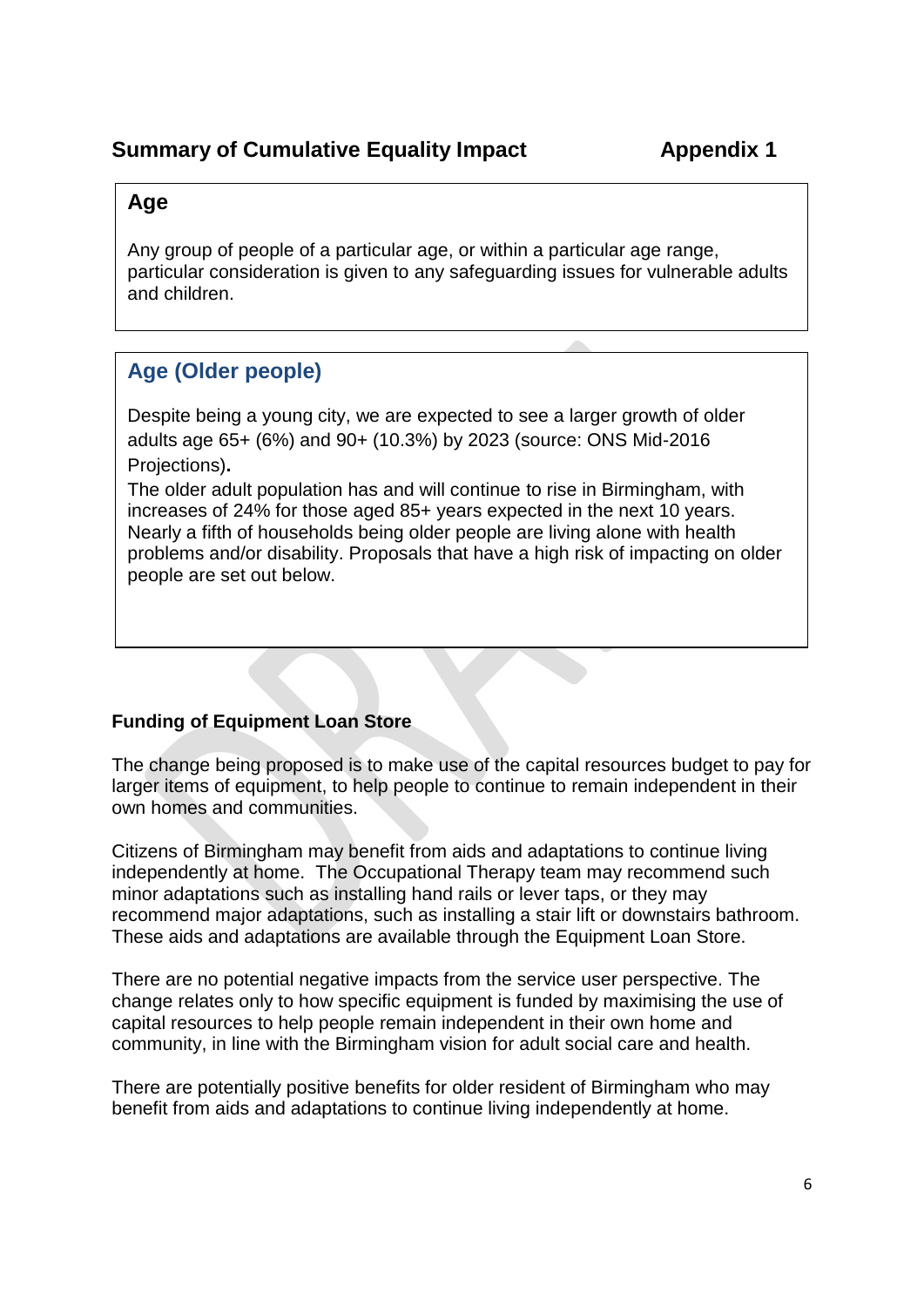# **Financial Assessment for Care & Support**

Refining the current system for Financial Assessments aims to create a more efficient, fairer system of charging for those who access non-residential care. The financial assessment will remain individual to the client and uphold the principles in the Care and Support Statutory Guidance to ensure that people are not charged more than it is reasonably practicable for them to pay.

The result of reducing financial assistance could potentially have negative impacts on older people whose disposable income will be reduced.

**Mitigation**: We will undertake measures to ensure that no hardship will be felt by putting place face to face financial assessment. Service users will continue to have a guaranteed minimum income designed to ensure that no one will be asked to pay more than they can afford.

Where disability-related benefits are taken into account, the Council will make an assessment and allow the person to keep enough benefit to pay for necessary disability related expenditure to meet any needs which are not being met by the Council. A care and support plan will be a guide to support any Disability Related Expenditure or satisfactory evidence will be required. For example, copies of utility bills will evidence where above average heating costs should be considered.

New clients coming into service will not be adversely affected by this proposal. The churn in service and 12 month review programme will mean that many existing clients will not be affected and those who will be affected will be managed carefully through a face to face financial assessment to ensure no financial hardship.

#### **Channel Shift Call Reduction**

With the implementation of the council's new online account (BRUM), by the end of 2018/19, it will be easier for citizens to transact online without the need for a telephone call for the following services: Parks, anti-social behaviour, Highways, Environmental Health, Waste Management, Council Tax, housing repairs and Housing Benefits services.

The lack of access to technology, digital capability, and the inability to communicate in the English language are some of the challenges likely to be experienced by older and BME older people. We will mitigate any negative impacts by supporting service users who meet our vulnerability criteria to be able to access services.

For the majority of our customers and employees who already use online services, the move to digital will provide a simple and easy way to access transactions and will have a positive impact.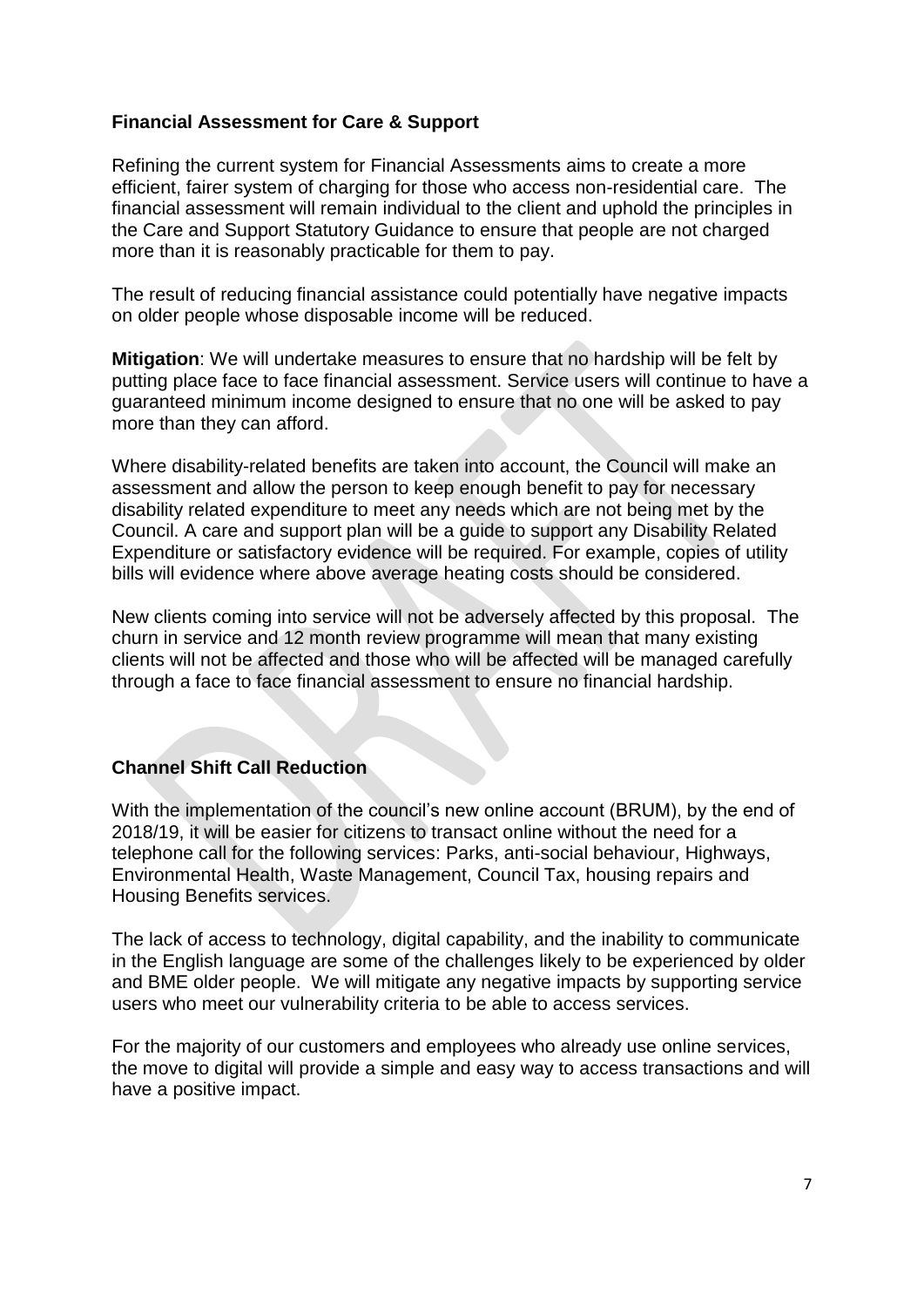# **Energy Savings from Highways Assets**

There will be a reduction in the lighting levels provided to our road network. However, this reduction will be within acceptable limits when measured against adopted national standards and industry best practice. This proposal will ensure that the required safe lighting levels are maintained on all roads at all times.

This proposal may have an impact on the fear of crime and local factors may influence the impact on older people. On-going monitoring will help identify any adverse impacts.

# **Legal Entitlement Advice Services**

The proposal is to cease the Legal Entitlement and Advice Service budget, to commission Third Sector partners to deliver independent advice relating to welfare benefits, debt management and employment. Advice is currently provided through open door access at Saltley Advice Centre, the Citizens Advice Birmingham service point in Corporation Street, Birmingham Settlement in Aston and Spitfire Advice Services in Castle Vale.

There is a likely negative impact on local residents and service users who will be unable to gain the support previously available to them from third sector providers.

**Following consideration of evidence from the equality impact assessment and views from the public consultation, the Legal Entitlement Advice Services will continue.**

#### **Pest Control (partial cost recovery for domestic rat treatments)**

A contributory charge of £25 for pest control treatments for rats in domestic houses and gardens was being proposed. The proposal was designed to help to maintain protection of vulnerable people and people on low incomes by only taking a contributory payment to offset the overall cost. This proposal aimed to enable the City to continue to offer a service which will be significantly more affordable than introducing a service on a full cost recovery basis

This policy potentially impacts people on low incomes and children living in low income families. The parts of the city that are most affected by rats are the inner city wards, which have high levels of BME population compared to outer city wards.

By only having a contributory charge of £25 to offset costs, this maximises accessibility to the service.

**Following consideration of evidence from the equality impact assessment and views from the public consultation, we are no longer intending to charge for rat treatments.**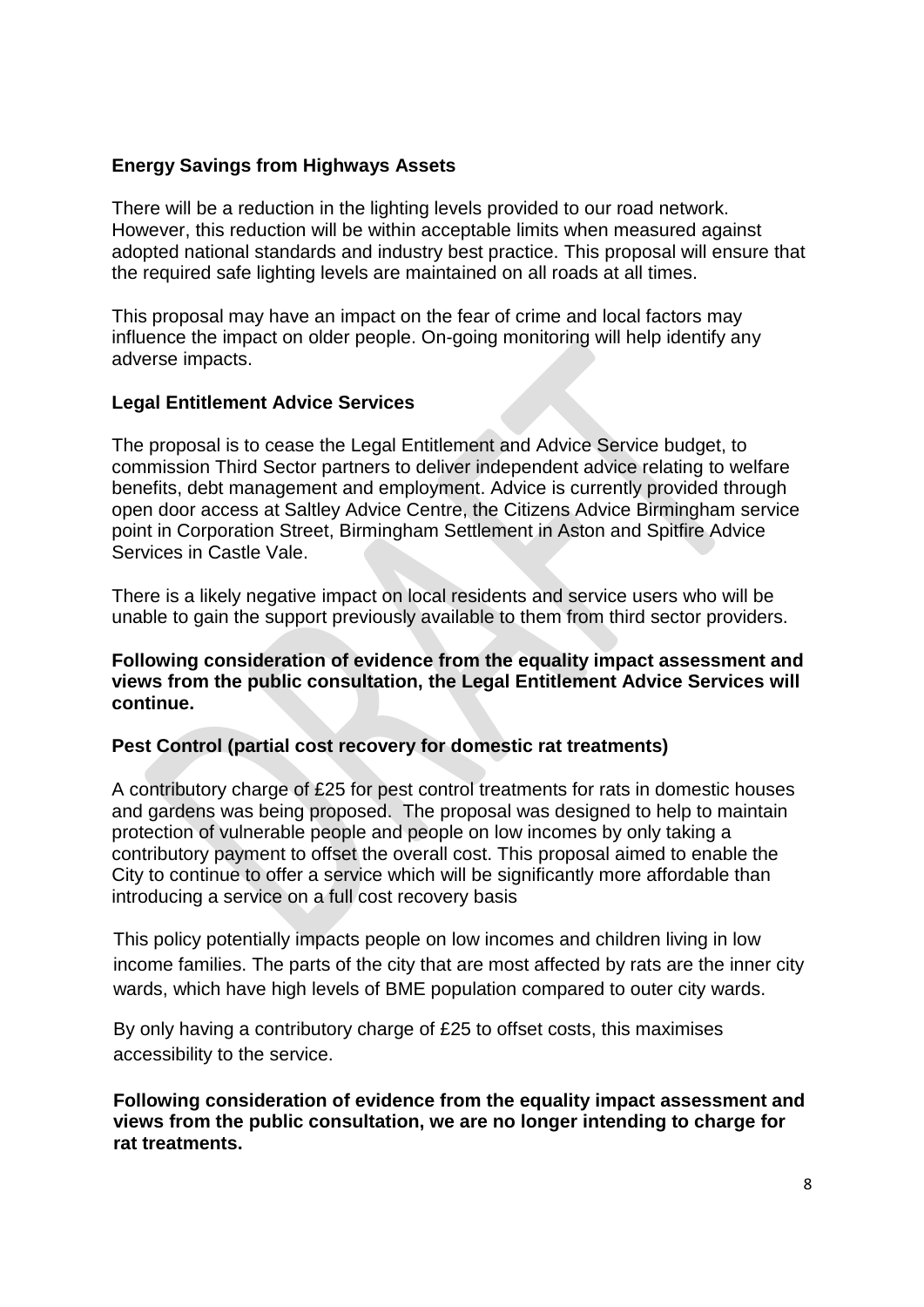# **Cease handling Garden Waste payment calls at corporate contact centre**

It is proposed that from January 2019 access to the renewal of garden waste collections will be available online. In January as part of the new Brum account functionality citizens can also set up a recurring annual payment from their card.

Although the contact centre has additional resource in place to deal with high call volumes during the busy periods, due to early bird incentives there can be high waiting times for service users.

The positive impacts of online service will mean that citizens will be able to quickly and securely renew online and this will also save the citizen time. However, those identified as vulnerable such as older people or and those who are digitally excluded, we will continue to deal with their calls.

We are currently reviewing the creation of vulnerability criteria and if citizens are classed as vulnerable and unable to transact online, we would continue to deal with their calls.

#### **Increased Commercial Activity in Bereavement Services**

The proposed £10.00 fee for cremation certificates will only be paid by people wishing to remove ashes from a crematorium. This fee will not be payable in respect of burials. Traditionally, specific religious groups, including people of a Muslim faith do not use cremation and therefore this fee would not apply. It should be noted that the cost of burial remains considerably more expensive than cremation. We will monitor the service to identify any adverse impacts on older people.

#### **AGE (Younger service users)**

young people.

Based on 2016 ONS projections, in Birmingham between 2018 and 2022 children under 15 are due to increase by 3%. Of these, children aged 0 to 4 are due to grow by 1.5% to 86,000 children, but the latest growth rate in Birmingham children will be the 10 to 14 age group – increasing by 6.0% to 84,900. More than 40% of Birmingham's school children have a first language that is known or believed to be other than English (42%).

Over 1 in 3 children in Birmingham are living in poverty.

Despite the overall improvement in GSCE levels there are still significant differences in educational attainment between certain social groups in the city. Increasingly we find that white boys from poorer economic backgrounds underachieve at school, compared to their peers in other ethnic groups.**<sup>1</sup>** Gypsy, Roma and Traveller children experience some of the worst educational outcomes of all ethnic groups, regardless of gender. Some of the proposals below are likely to have an impact on children and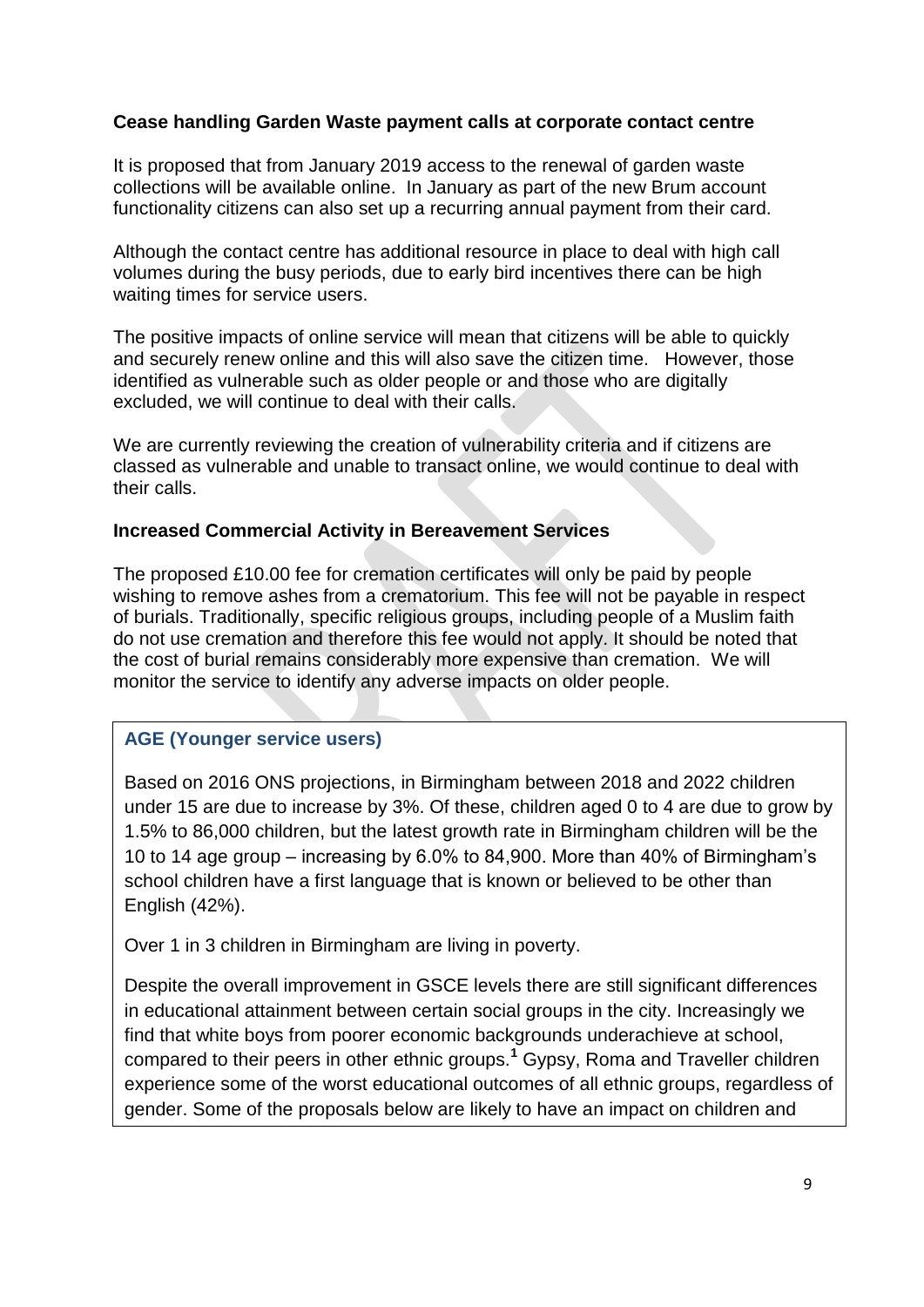# **HIV/TB Support**

The service provides wider support activity such as advice, information, housing support and support with testing to people living with HIV and TB.

For all of the service users across all of the protected characteristic groups, there are existing generic support services to address the non-clinical issues that they present with, including mental health, benefit and immigration problems, substance misuse and homelessness but access is often limited and challenging because of the wider impact of wider factors such as Income and food poverty .

There are 2 elements to the HIV service - children under the age of 18 and adults.

There is a potential negative impact should children no longer receive the service. To mitigate any adverse effects we will work with other support services as an alternative to the current service.

# **Following consideration of evidence from the equality impact assessment and views from the public consultation, the removal of HIV/TB service will be phased in**.

#### **Education infrastructure**

The proposal is to further review a number of arrangements within the current 4 Private Finance Initiative (PFI) contracts which are in place across 28 schools and settings. This would mean having sufficient resource and subject matter expertise to effectively manage and challenge aspects of the PFI contract and negotiate changes on behalf of the council.

The main focus of the impact will be on negotiations with the Facilities Management companies with limited direct impact on school operations. Any consideration to increase school payments would only be taken to ensure that charges were proportionate to those in non PFI schools. There are unlikely to be any adverse impacts. However, we will monitor and evaluate any adverse equality impacts.

#### **Education Safeguarding**

A minimal subscription has been required of schools to cover training events. Currently 96% of schools subscribe. This year the subscription will rise by approximately 30%, (rates vary depending on the key stage of the school and on the pupil numbers). There is a risk that fewer schools will subscribe with the increase subscription charges.

There are potential negative impacts on children should schools withdraw training due to increased charges. We will monitor and review the policy to mitigate any negative impacts through the EIA process.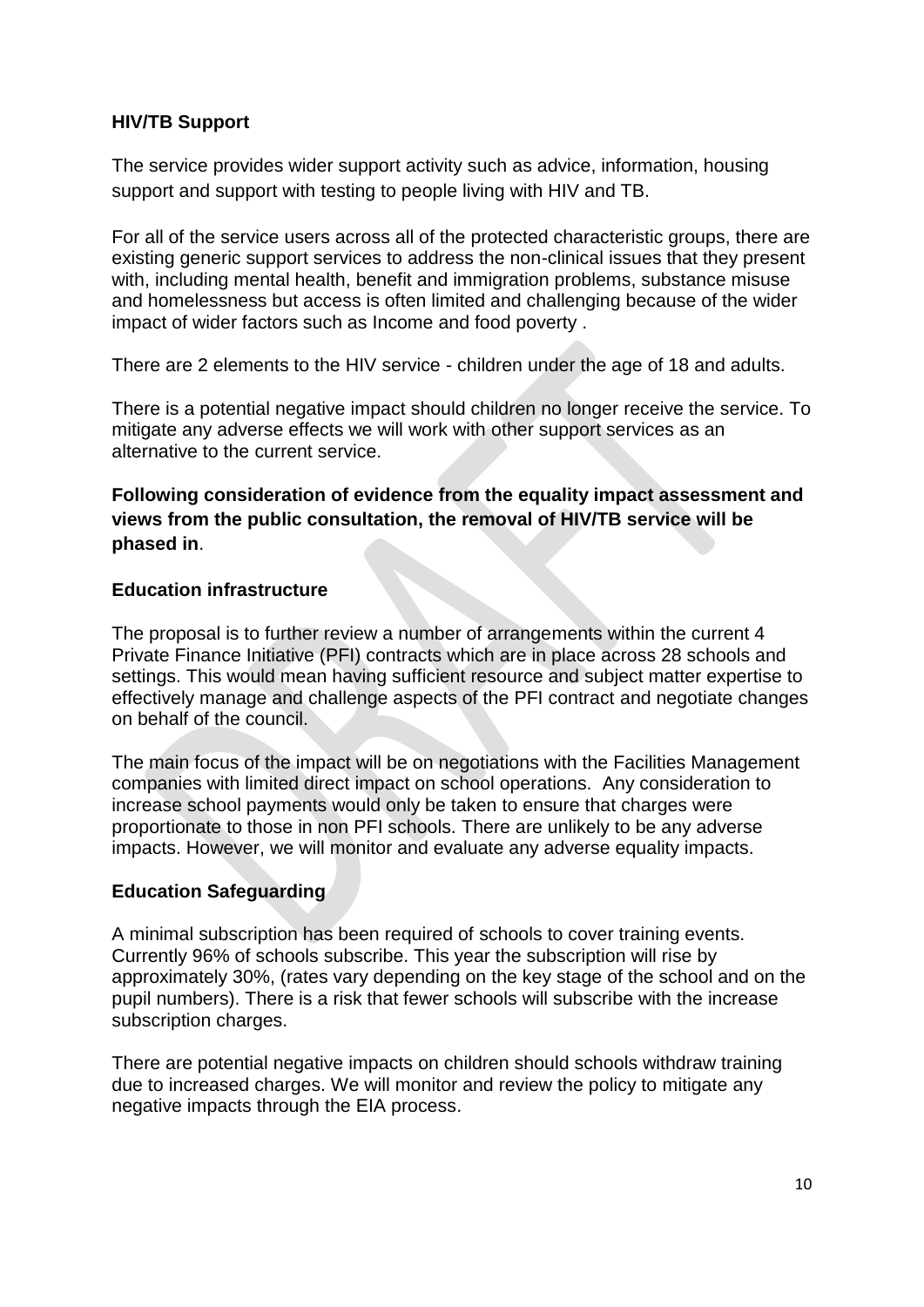# **School & Governor Support**

School and Governor Support provides professional support by email, telephone and face-to-face. It also involves work with schools where there may be concerns as a result of finance, governance, leadership or other issues. The service has a statutory element and some activity is linked to certain powers to direct the appointment of members of education committees, duty to secure training and support governors and intervention regarding schools causing concern.

The increase will be kept to a minimum and the traded model remains an optional service which schools can choose to subscribe to.

#### **Building & Property**

Access to Education staff are currently based in offices across the city. These offices are in buildings outside of the main council estate where additional rents are charged. Support is often delivered in schools or other settings away from these bases. SENDIASS currently delivers its service from a community centre. In line with the wider changes proposed in response to the recent local Birmingham SEN inspection this service will be re-located to avoid current building charges.

At this point the discussions on what will be involved in these moves are at an early stage and as it becomes clearer then the equality assessment will be reviewed and developed further.

There are potential impacts for children and young people with disabilities, therefore further work will be carried out to identify scope of impacts and mitigations should there any adverse impacts.

#### **Children's Trust**

The contract with the Trust will be reduced for the financial year 2019/20 through a contract variation, as part of annually agreed contract negotiations. It will be achieved through changes to how the Trust organises services and delivers alternatives to care.

More detailed plans are being developed on this contractual saving will be delivered. It is planned to achieve this through greater efficiency and demand management. There is a potential negative impact on children should the contract result in reduced services for children. Protecting children is a key priority for the council, therefore any adverse impacts will be mitigating.

Once proposals are developed, including details on any changes to staffing, then a full equality assessment will be carried out. This process will help identify any adverse impacts and mitigation plans.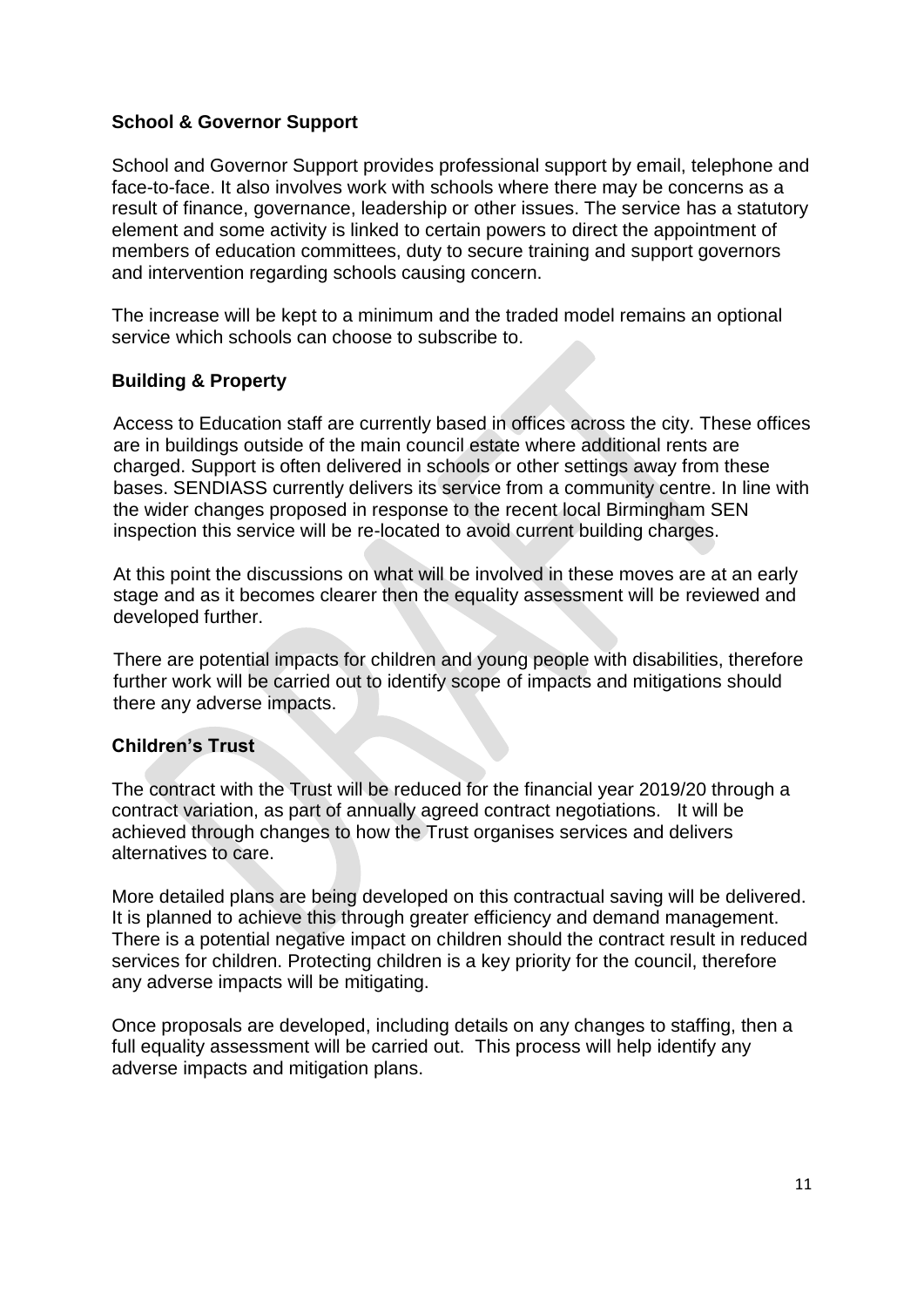# **Travel Assist**

It is proposed that the service strengthens the offer to parents to make decisions that best suit them and their families, through the use of personal transport budgets; widen the offer for independent travel training and make available a wide variety of transport options for families, and promote independence.

The service will continue to deliver its statutory duties, and will focus on improving the offer currently available to school-age children. We will undertake a comprehensive consultation on any proposed changes to the Travel Assist Service. This will involve parents/carers and schools; alongside health and children's social care colleagues. We want to strive toward co-production in this next stage of the development of the service.

The introduction of the offer has the potential to negatively impact vulnerable children and families. On-going monitoring of the proposal will identify any adverse impacts. Mitigations will be put in place where appropriate.

#### **Reduce Local Welfare Provision funding**

It is proposed that the Local Welfare Provision for 'white goods' and furniture is reduced. The proposal will leave the crisis element for food and utilities at its current level. The Service has managed the previous reduction by working with voluntary suppliers of 'white goods' and furniture to supply goods in the first instance and will continue to signpost to those organisations. White goods from voluntary suppliers are all subject to a charge and some also charge a reduced amount for furniture.

The reduction in welfare support will negatively impact on vulnerable children, women and people with disabilities. We will continue to work with the voluntary sector that provides assistance to vulnerable people. We will continue to support individual cases and signpost families to the right support.

#### **Following consideration of evidence from the equality impact assessment and views from the public consultation, white goods will still be provided through Local Welfare Provision.**

#### **Employment and Skills Cross Directorate Rationalisation**

The new service will seek to better align a range of Council Services which tackle education, employment and skills activities. It is expected that the proposal will lead to an improvement in the Birmingham education and skills offer and more effectively address some of the more difficult skills challenges the city faces by developing a single service able to develop a whole-life approach to education and skills pathways.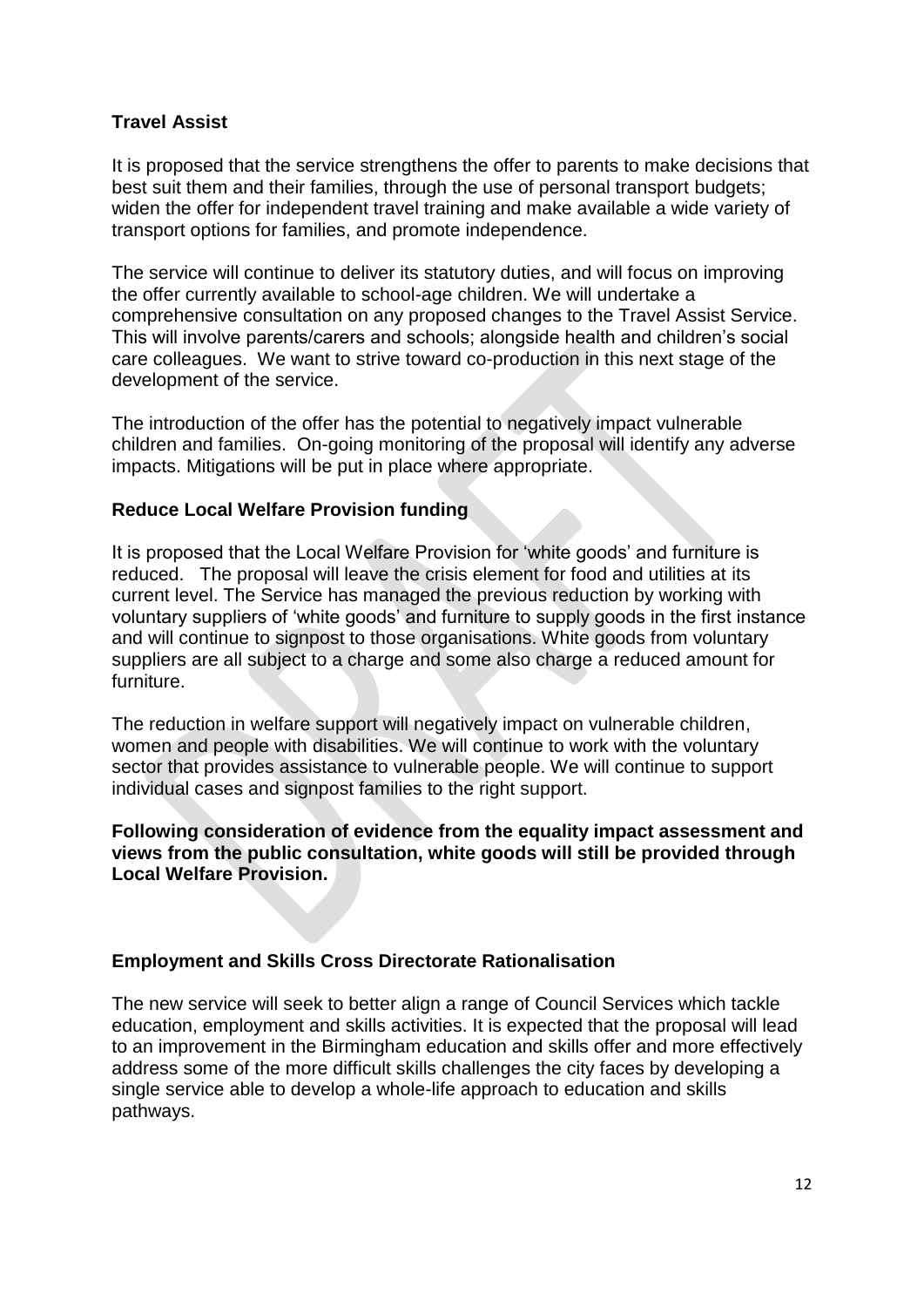Reduction of staff in services which provide employment and skills support to the most vulnerable carries a risk. However, the harmonisation of a number of Council services supporting education, employment and skills is intended to enable greater joined up of provision and therefore is intending/expecting to have a positive impact on young people. It is hoped we will be able to break down silos and fragmented support and create more seamless 'cradle to grave' pathways. Ongoing monitoring will help identify any impacts.

# **Energy Savings from Highways Assets**

There will be a reduction in the lighting levels provided to our road network. However this reduction will be within acceptable limits when measured against adopted national standards and industry best practice. For clarity this proposal will ensure that the required safe lighting levels are maintained on all roads at all times.

This proposal has the potential to negatively impact on safety of children and fear of crime. Whilst indications are that significant energy savings can be made, safety, economic and social impacts will need to be carefully monitored and reviewed.

# **Withdrawal of Funding from School Crossing Patrols**

The provision of School Crossing Patrols will depend on the decisions of individual schools, and over time the pattern of staffed crossings will vary across the City reflecting schools' (and parents) ability and willingness to pay for the service. This may result in an inequitable service not necessarily aligned with need or the level of road traffic risk to children.

The mitigations for the gradual withdrawal of the service include the existing roll out of 20 mph zones around schools and other physical traffic calming measures such as raised road "humps", signage including flashing warning lights on the approach to schools, and the development of cycling and walking routes. The Council has established the Young Active Travel Trust to award small grants to schools to help them develop their school travel plans, and the Transportation Behaviour Change Team also offers support to schools in this respect. The Council will also recruit to vacant sites if a school or another party wishes to pay for the service.

This service is provided by a predominantly older staff group (66% are over 60 and 29% are aged 70+), to a younger age group (primary school children) so there is potential for a disproportionate impact on these groups (age being one of the protected characteristics).

**Following consideration of evidence from the equality impact assessment and views from the public consultation, school crossing patrols to remain at priority sites.**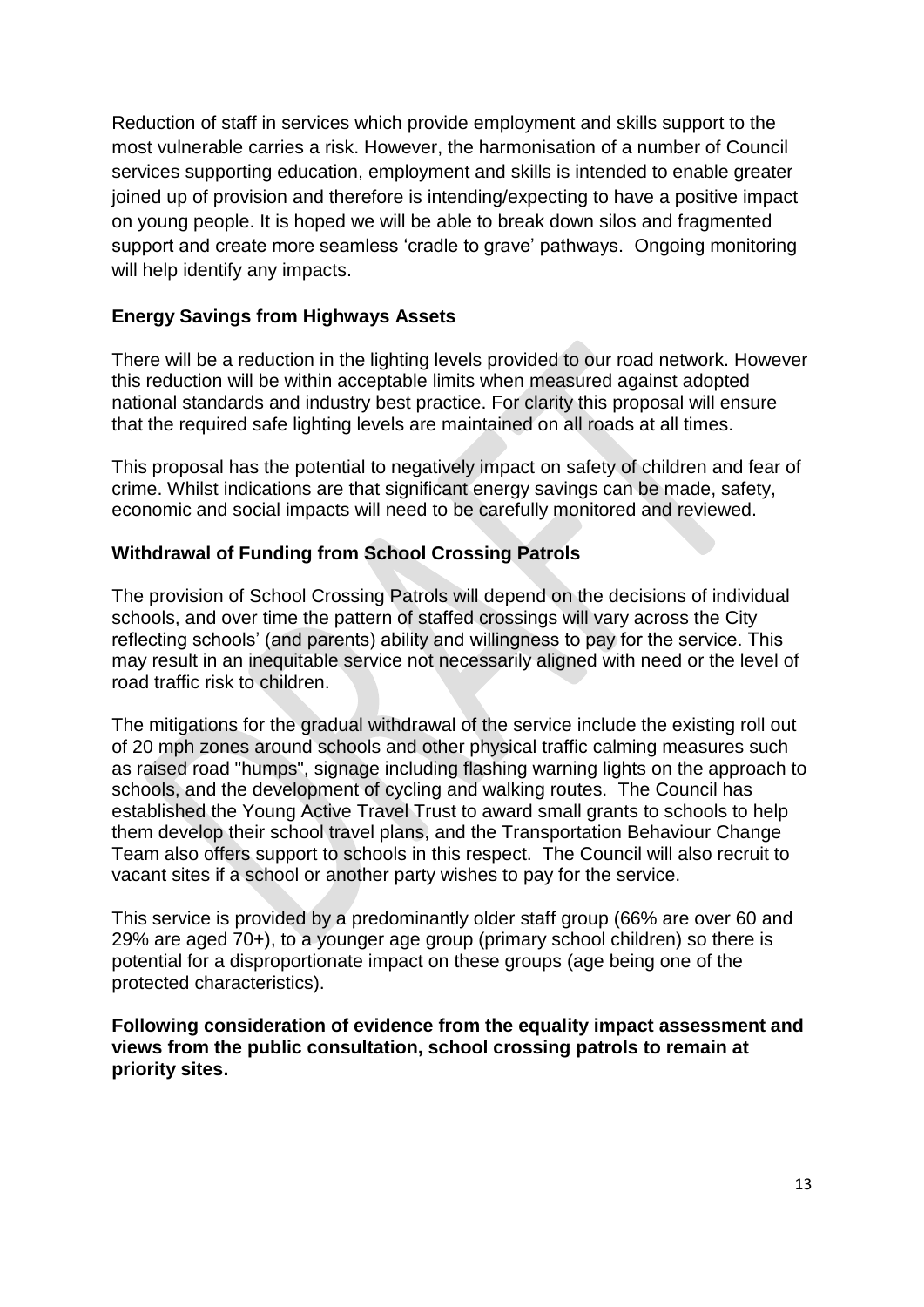# **Pest Control (partial cost recovery for domestic rat treatments)**

Children living in families on low income and people with disabilities on low incomes may be negatively impact.

**Following consideration of evidence from the equality impact assessment and views from the public consultation, we are no longer intending to charge for rat treatments.**

#### **Fees and Charges Review – Parks**

This proposal will review and reduce the subsidy provided to sports pitch hire, by increasing charges and/or reducing the cost of maintenance and remove the noncommercial discounts for event space hire at the major parks in the City. Also review car parking charges and Cannon Hill Park and implement car parking charges across the major parks in the City (Sutton Park, Lickey Hills, Rectory Park, Victoria Common, and Edgbaston Reservoir).

Reducing subsidy on sports pitch hire potentially impacts upon young people from disadvantaged backgrounds with the increase in charges and reduction in maintenance of some facilities. This will be mitigated by continuing to offer concessionary discounts where appropriate across most sites.

Charging for car parks in parks previously approved as part of 2017/18 budget proposals consultation process. In order to meet requirements of the Traffic Regulation Order there is a requirement to undertake consultation on the implementation plan of such charges; with the exception of Cannon Hill Park (completed/implemented Oct 2017), the remaining consultation will be completed by end of March 2019.

#### **Consolidation Project – Transport Work stream**

It is proposed to manage the Council's transports functions from a central team rather than across multiple Directorates. This will ensure a more strategic approach to fleet and plant management and lead to improved service delivery and lower cost. This means reviewing those Council functions that currently deliver or support services that use transport and designing a structure and governance to remodel the service delivery. This would include:

Whilst the scope of the ITU is yet to be fully established, one design option is that the home to school transport function and the adults day care transport could come within it. Therefore the review will need to be mindful of Equality Impact Assessments that have been carried out on those services and review them as the design proposals and implementation progress.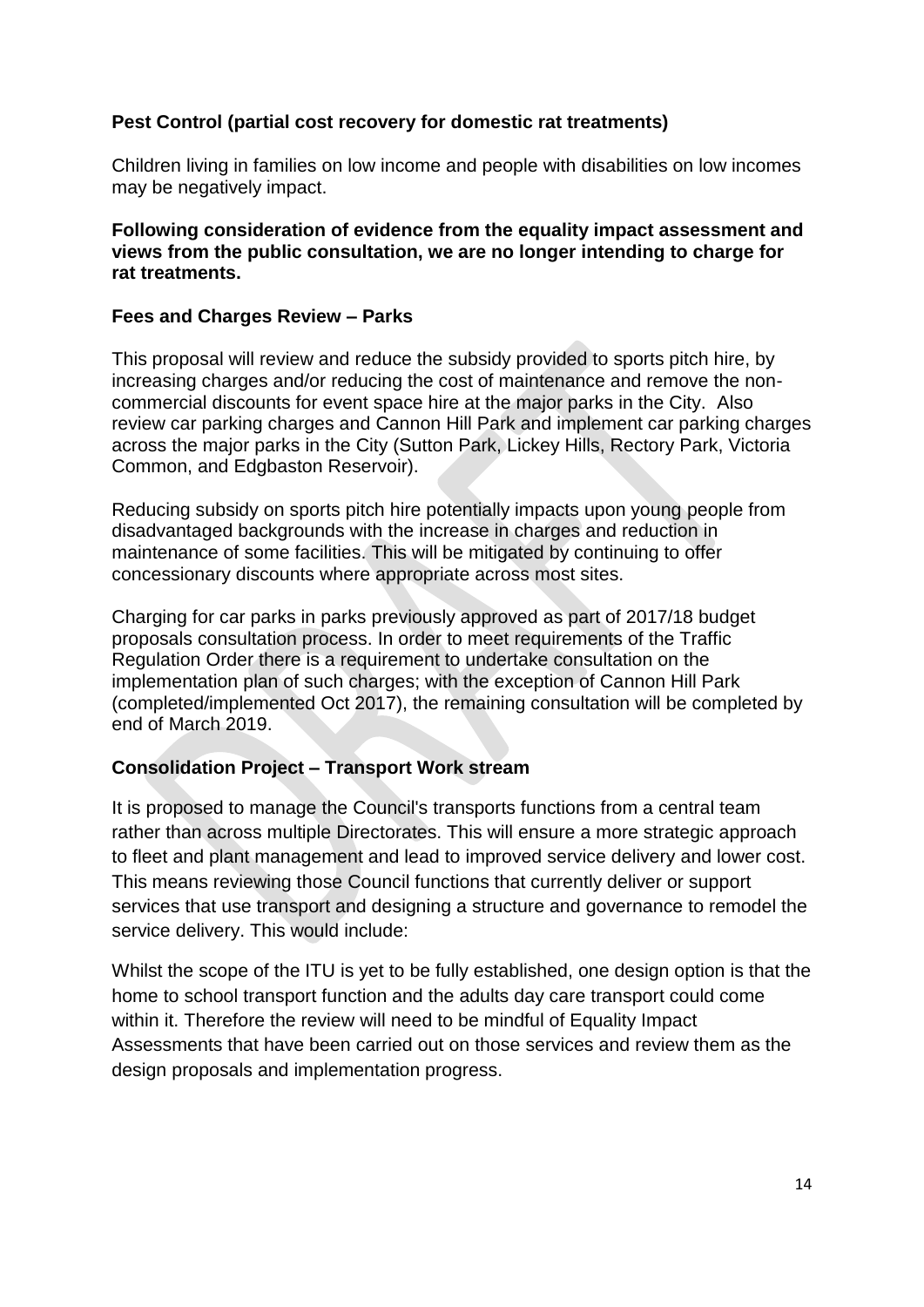# **Gender/Sex (A man or a woman)**

Birmingham's population is made up of 50.5% females and 49.5% males.<sup>1</sup> Gender inequality and gender-based violence does not just negatively affect women but whole families and communities. Women with a long-term illness or disability are more than twice as likely to have experienced domestic abuse in the last year as other women. Women from mixed/multiple ethnic groups were more likely to have experienced domestic abuse in the last year than any other ethnic group. Some of the proposals below are likely to have an impact on gender as protected characteristic.

Female residents in Birmingham earn less than males, with average gross incomes for full time workers having a £5k gender pay gap. The employment rate for working age male residents is 73.5%, while the female rate is 53.5%. Nearly half (48%) of working age black and ethnic minority females residents are economically inactive (not employed or actively seeking work).

In 2015/16, almost three quarters (74%) of applications deemed homeless and in priority need were female applicants; with 26% being male.

#### **Bharosa**

This domestic violence helpline services is primarily for south Asian women. Funding is being put in place now to allow time for careful consideration of the possible options and ensuring the one which achieves the best possible outcome is implemented. The service is being reshaped to better meet outcomes rather than being removed. Further mitigating action will be taken once work progresses on developing the options.

#### **HIV/TB Support**

The HIV service is used by males and females in equal numbers, 30 and 34 at the last quarters report. Within the wider cohort there are specific gender based groups with higher risk indicators - MSM, black African men and women.

**Following consideration of evidence from the equality impact assessment and views from the public consultation, the removal of HIV/TB service will be phased in**.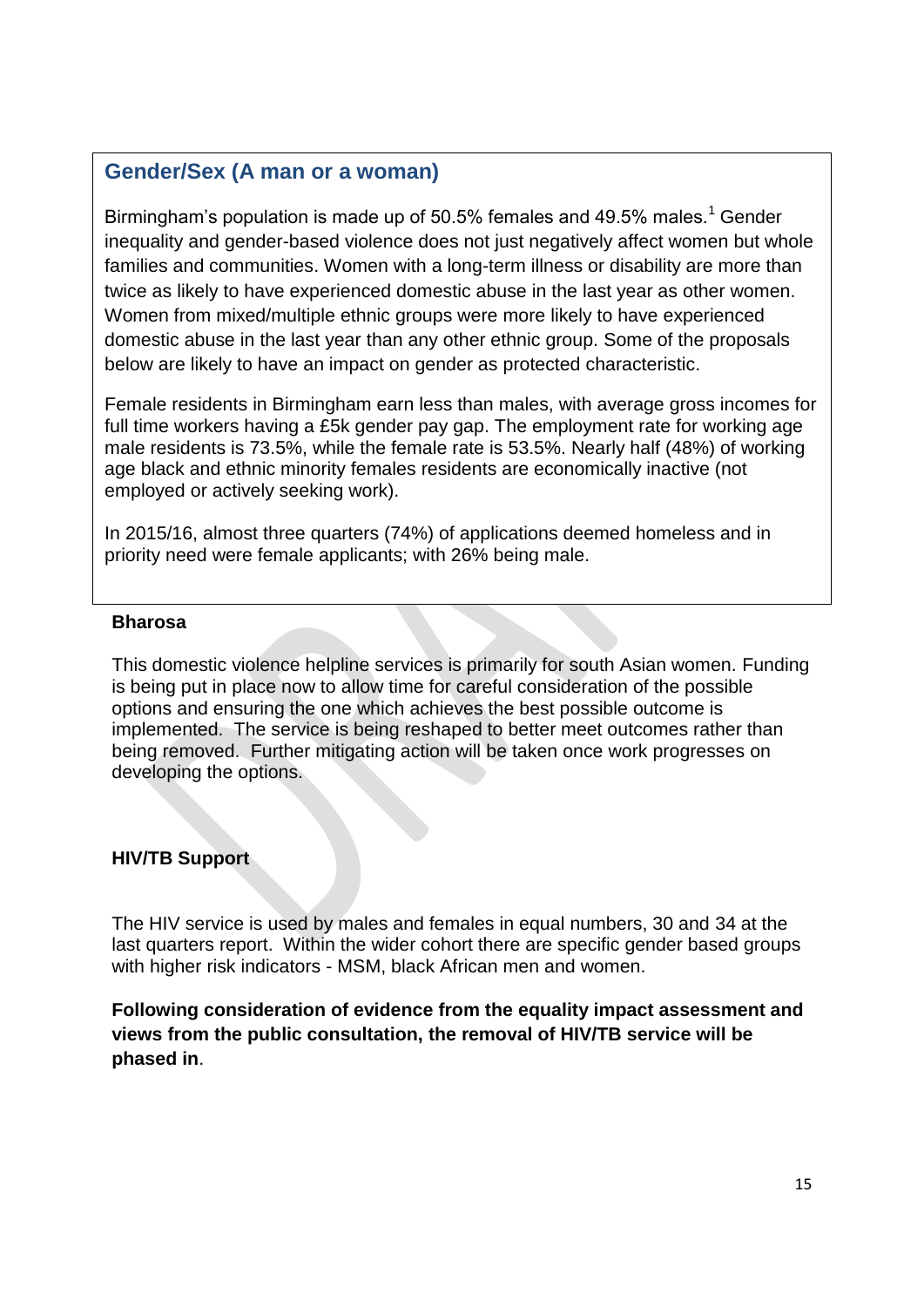# **Energy Savings from Highways Assets**

This proposal potentially impacts on the safety of women and fear of crime. Public consultation will take into consideration local factors which may influence the impact on specific groups.

Whilst indications are that significant energy savings can be made, safety, economic and social impacts will need to be carefully monitored and reviewed.

#### **Reduce Local Welfare Provision funding**

The reduction of welfare provision will negatively impact on women. For example women fleeing domestic violence with limited financial means are likely to be effected.

**Following consideration of evidence from the equality impact assessment and views from the public consultation, white goods will still be provided through Local Welfare Provision.**

#### **Legal Entitlement & Advice Service (LEAS)**

The proposal is to cease the Legal Entitlement and Advice Service budget, used to commission Third Sector partners to deliver independent advice relating to welfare benefits, debt management and employment through open door access at Saltley Advice Centre, the Citizens Advice Birmingham service point in Corporation Street, Birmingham Settlement in Aston and Spitfire Advice Services in Castle Vale.

There will be an impact on local residents who will be unable to gain the support previously available to them from third sector providers.

Proposal to cease LEAS budget, which is a non-statutory service, would lead to a reduction in the level of provision available which would have impact on local advice provider's capacity to meet the demands for services to children and vulnerable older people affected by the Welfare Reform Act.

**Following consideration of evidence from the equality impact assessment and views from the public consultation, Legal Entitlement Advice Services will continue.**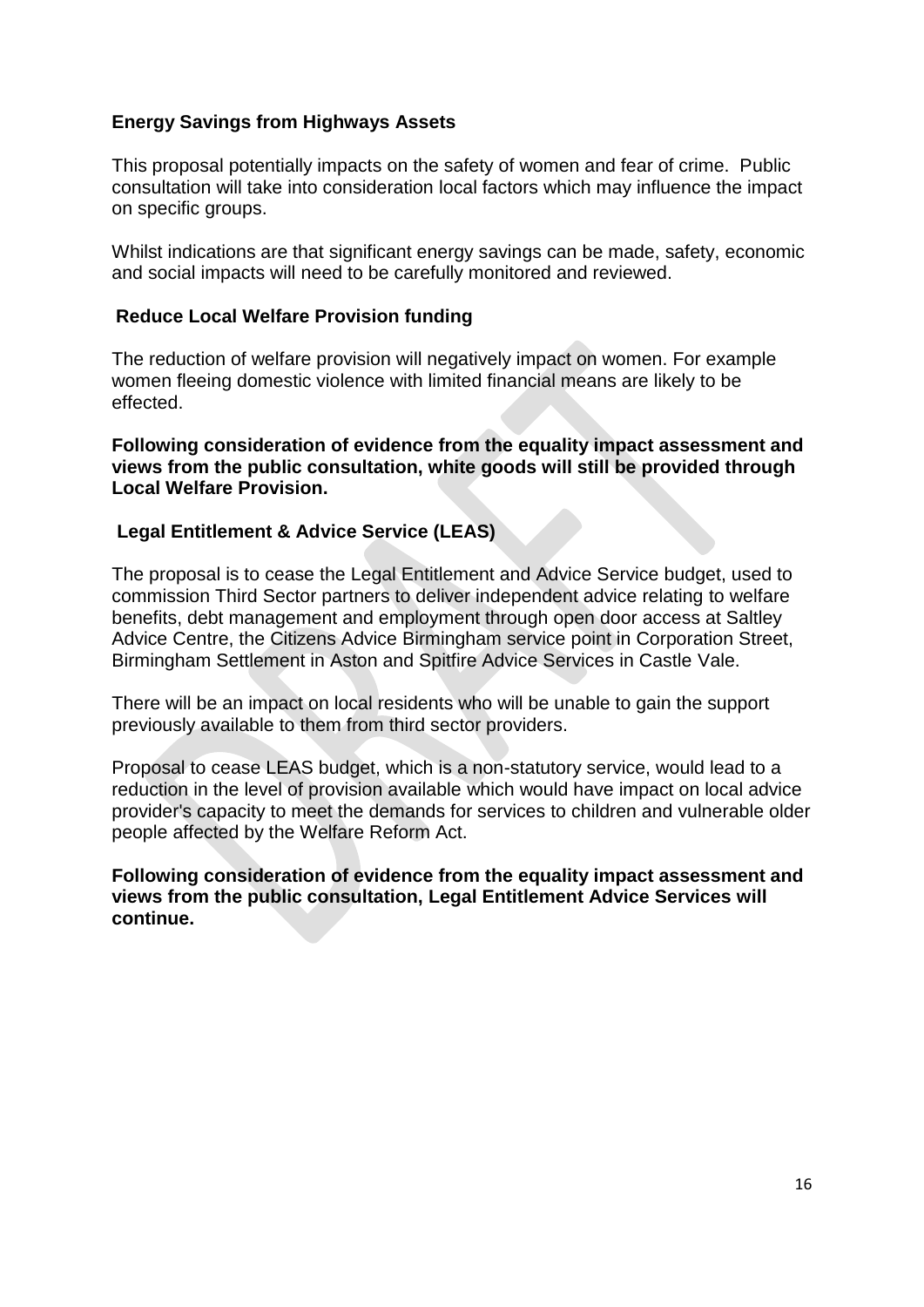# **Disability**

(A person has a disability if she or he has a physical or mental impairment which has a substantial and long-term adverse effect on that person's ability to carry out normal day to day activates.)

In Birmingham around 1% of supported working age adults with a learning disability are in in paid employment compared to the England average of 5.8%, this relates to just 21 in 2,166 people $^{\mathsf{1}}$ ;

One in four adults in the West Midlands has a mental health issue. Particular groups of people are at greater risk of mental illness, including people from BME communities, lesbian, gay, bisexual and transgender (LGBT) people. In Birmingham around 1% of supported working age adults with a learning disability are in in paid employment compared to the England average of 5.8%, this relates to just 21 in 2,166 people<sup>1</sup>.

#### **HIV/TB Support**

There is potential for disabled people to be negatively impacted by the proposal.

**Following consideration of evidence from the equality impact assessment and views from the public consultation, the removal of HIV/TB service will be phased in**.

# **Building & Property**

Any new venue for SENDIASS would be identified to ensure appropriateness and accessibility for the families they support. This could include looking to co-locate with another agency which would enhance the support which SENDIASS could offer.

Consideration will be given to how future venues are appropriate and accessible for disabled children and young people. This will be reviewed as further discussions take place on future venues.

# **Reduce Local Welfare Provision funding**

Disabled people on low incomes impacted by welfare reforms are at a higher risk of financial exclusion. This makes it difficult to replace goods such as fridges for medication or washing machines should need to wash clothes more frequently.

# **Following consideration of evidence from the equality impact assessment and views from the public consultation, white goods will still be provided through Local Welfare Provision.**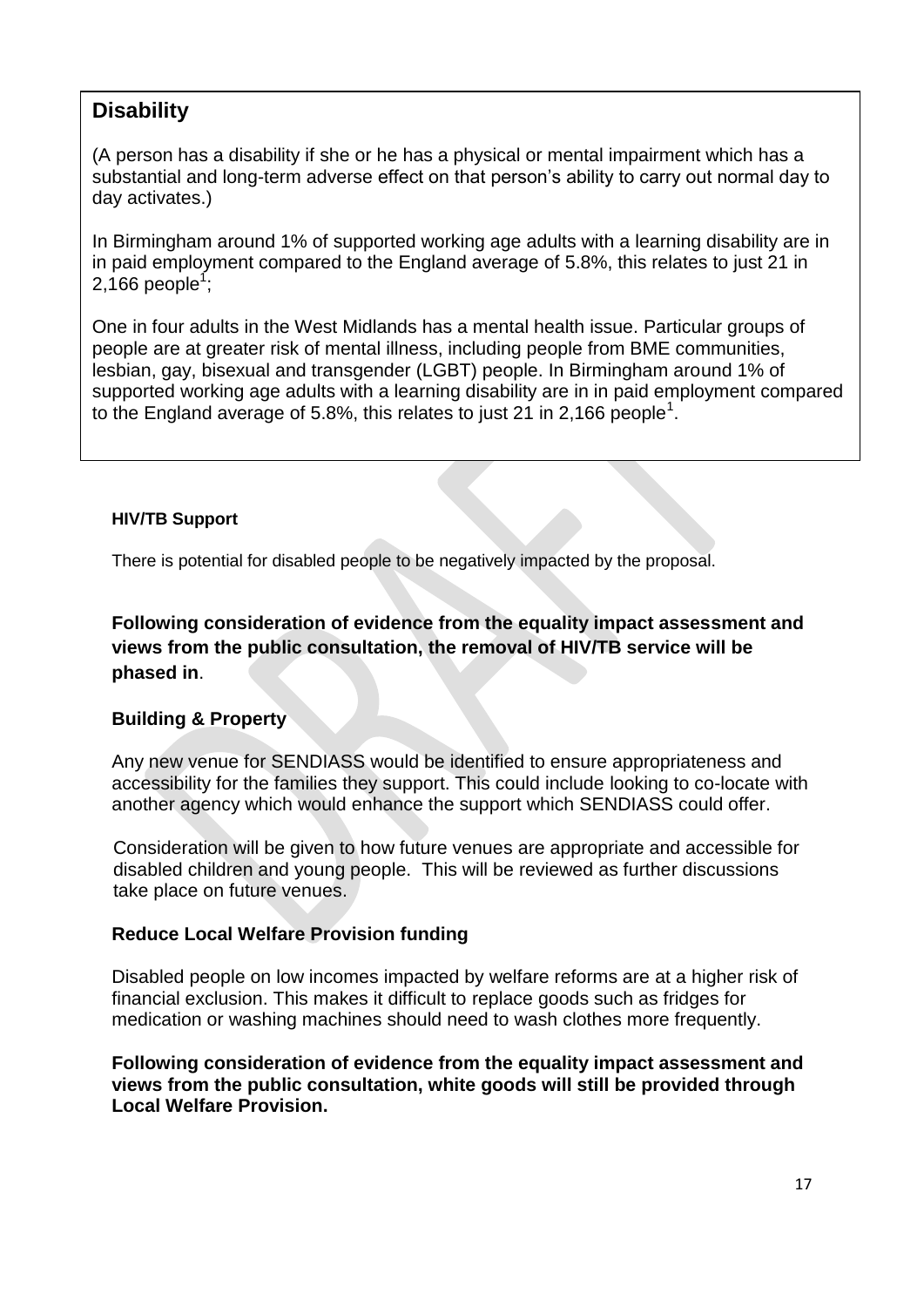# **Legal Entitlement & Advice Service (LEAS)**

The proposal is to cease the Legal Entitlement and Advice Service budget, used to commission Third Sector partners to deliver independent advice relating to welfare benefits, debt management and employment through open door access at Saltley Advice Centre, the Citizens Advice Birmingham service point in Corporation Street, Birmingham Settlement in Aston and Spitfire Advice Services in Castle Vale.

Disabled people, BME, asylum seekers and families can potentially be at risk from the lack of access to legal and welfare rights advice.

**Following consideration of evidence from the equality impact assessment and views from the public consultation, Legal Entitlement Advice Services will continue.**

#### **Fees and Charges**

An approach is being undertaken across the council to support the ongoing sustainability of fees and charges across a range of services. A review of fees and charges will ensure that services recover the total cost of delivery or where appropriate, return a surplus to be re-invested in the ongoing delivery of other services.

The initial equality impact demonstrates that increasing discretionary fees and charges by an average of 5% for the next 2 years will impact on all citizens/service users and not have a specific detrimental impact on any group with a protected characteristic.

However consideration will be given to any element that is identified as having a disproportionate impact on one or more protected characteristic and a separate EIA will be undertaken as part of the approval process for fees and charge within each relevant service area. Ongoing monitoring will identify any adverse impacts on service users/residents.

# **Children's Trust**

More detailed plans are being made for how this contractual saving will be delivered. It is planned to achieve this through greater efficiency and demand management. Given that the services are delivered to Children there will be an impact on age as a protected characteristic. Once firmer proposals are made, including details on any changes to staffing, then a fuller equality assessment can be carried out and impact mitigated.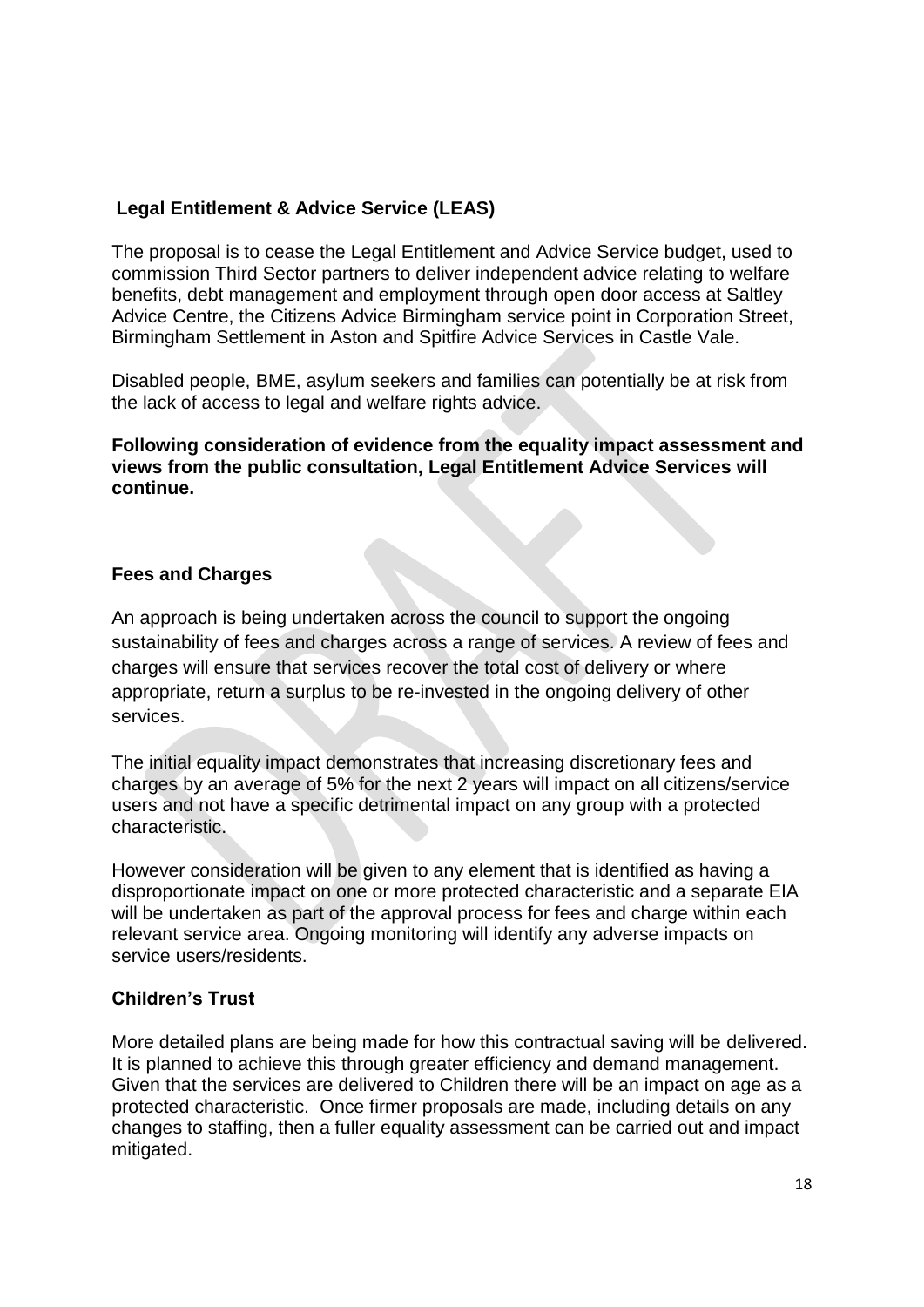# **Travel Assist**

Travel Assist provides a variety of transport options to over 4,250 children on a daily basis, with an additional 1,500 receiving bus passes and has an overall budget of £18.4m for 2018/19. The majority of the children using the service have requirements related to SEND but the service also supports looked after children; children in temporary accommodation and other vulnerable groups. The service operates more than 590 routes and has a range of support options including: 1-to-1's; mini bus/coach transport; Travel Guides; personal transport budgets; bus passes and independent travel training.

Any proposed changes to existing travel arrangements will be preceded by a review, and risk assessment where necessary, and early notification for the family.

#### **Fees and Charges Review – Parks**

This proposal will review and reduce the subsidy provided to sports pitch hire, by increasing charges and/or reducing the cost of maintenance and remove the noncommercial discounts for event space hire at the major parks in the City. Also review car parking charges and Cannon Hill Park and implement car parking charges across the major parks in the City (Sutton Park, Lickey Hills, Rectory Park, Victoria Common, and Edgbaston Reservoir).

#### **Energy Savings from Highways Assets**

This proposal may have impact on fear of crime and local factors may influence the impact on specific groups. To safeguard against any impacts on safety the public consultation will take into consideration impacts of the proposal.

Whilst indications are that significant energy savings can be made, safety, economic and social impacts will need to be carefully monitored and reviewed.

#### **Pest Control (partial cost recovery for domestic rat treatments)**

The proposed change is to make a contributory charge of £25 for pest control treatments for rats in domestic houses and gardens. This is designed to help to maintain protection of vulnerable people and people on low incomes by only taking a contributory payment to offset the overall cost. This change will enable the City to continue to offer a service which will be significantly more affordable than introducing a service on a full cost recovery basis,

**Following consideration of evidence from the equality impact assessment and views from the public consultation, we are no longer intending to charge for rat treatments.**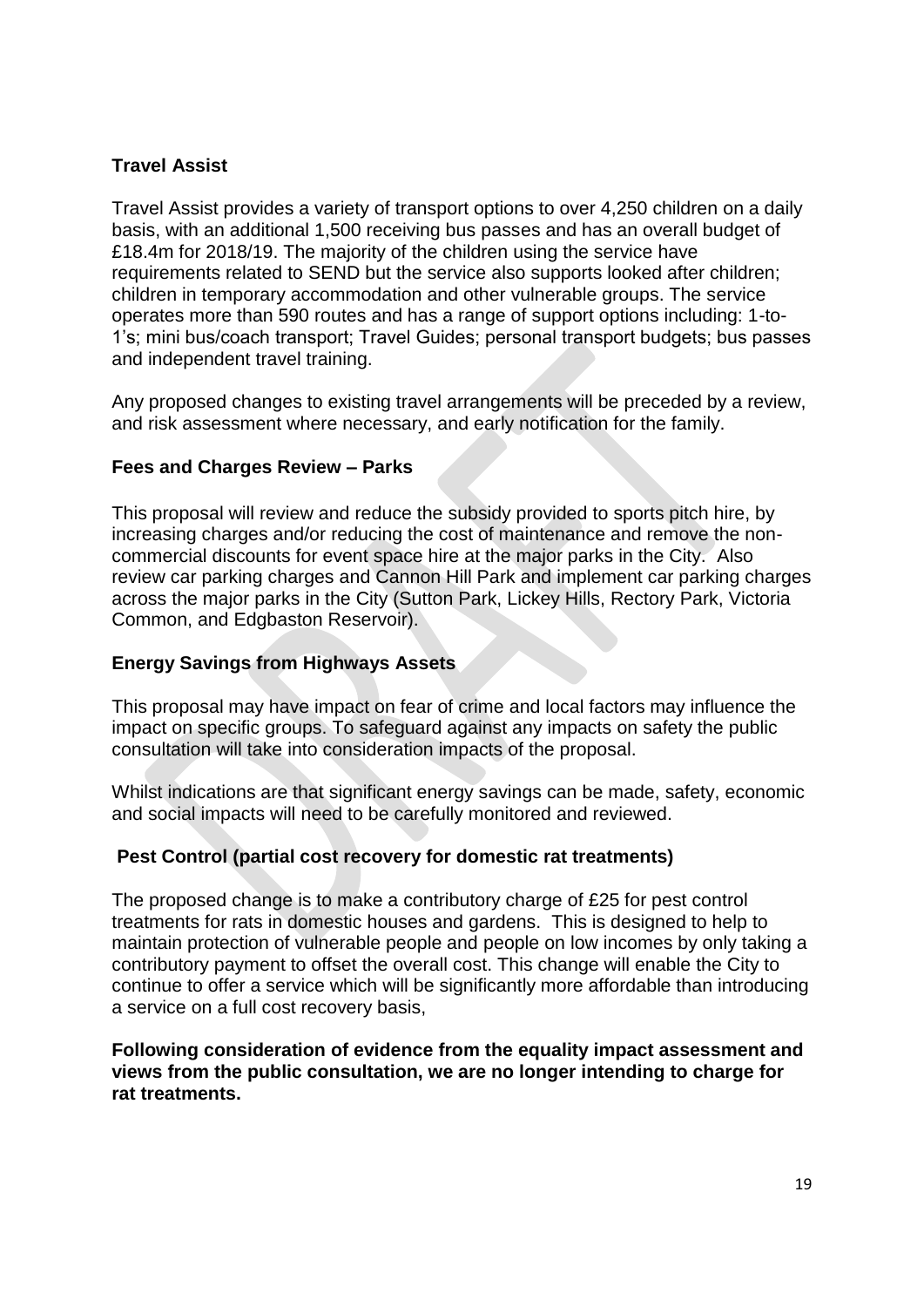# **Channel shift call reduction**

With the implementation of the council's new online account (BRUM), by the end of 2018/19 it will be easier for citizens to transact with the council online without the need for a telephone call for most aspects of the following services: Parks, antisocial behaviour, Highways, Environmental Health, Waste Management, Council Tax, housing repairs and Housing Benefits services.

We will signpost all citizens to the website, except those identified as vulnerable such as older people who are digitally excluded. For those services users that are digitally excluded, we will provide support in accessing the relevant services.

#### **Reduce handling Garden Waste payment calls at the corporate contact centre by directing customers online**

It is proposed to support greater channel shift by introducing a sign posting process. The Contact Centre will signpost all citizens, except those identified as vulnerable, who call the contact centre for this service to the website to transact (or their local library if they have no IT or smartphone access).

Not all citizens will have the digital capability to transact online therefore vulnerability criteria will be defined to enable the triage of citizens who are unable to use the online account. Those who meet the vulnerability criteria will have their call dealt with over the phone, otherwise citizens will be required to go online if there is online functionality for their enquiry type.

Service user who are unable to transact online due to a disability or are digitally excluded, we will continue to deal with their calls and provide support.

# **Reduce Local Welfare Provision funding**

This proposal can potentially have adverse impacts upon children and young people. A good network of contacts has been established for the provision of white goods and furniture. We will continue to work with the voluntary sector to provide assistance for people in need. This will help individual cases and provide people with information to signpost to alternative areas/agencies for support.

#### **Following consideration of evidence from the equality impact assessment and views from the public consultation, white goods will still be provided through Local Welfare Provision.**

#### **Shelforce**

The proposal is to extend core business through existing repairs and maintenance contractors by utilising their business around the country. This will increase the demand for current products produced at Shelforce.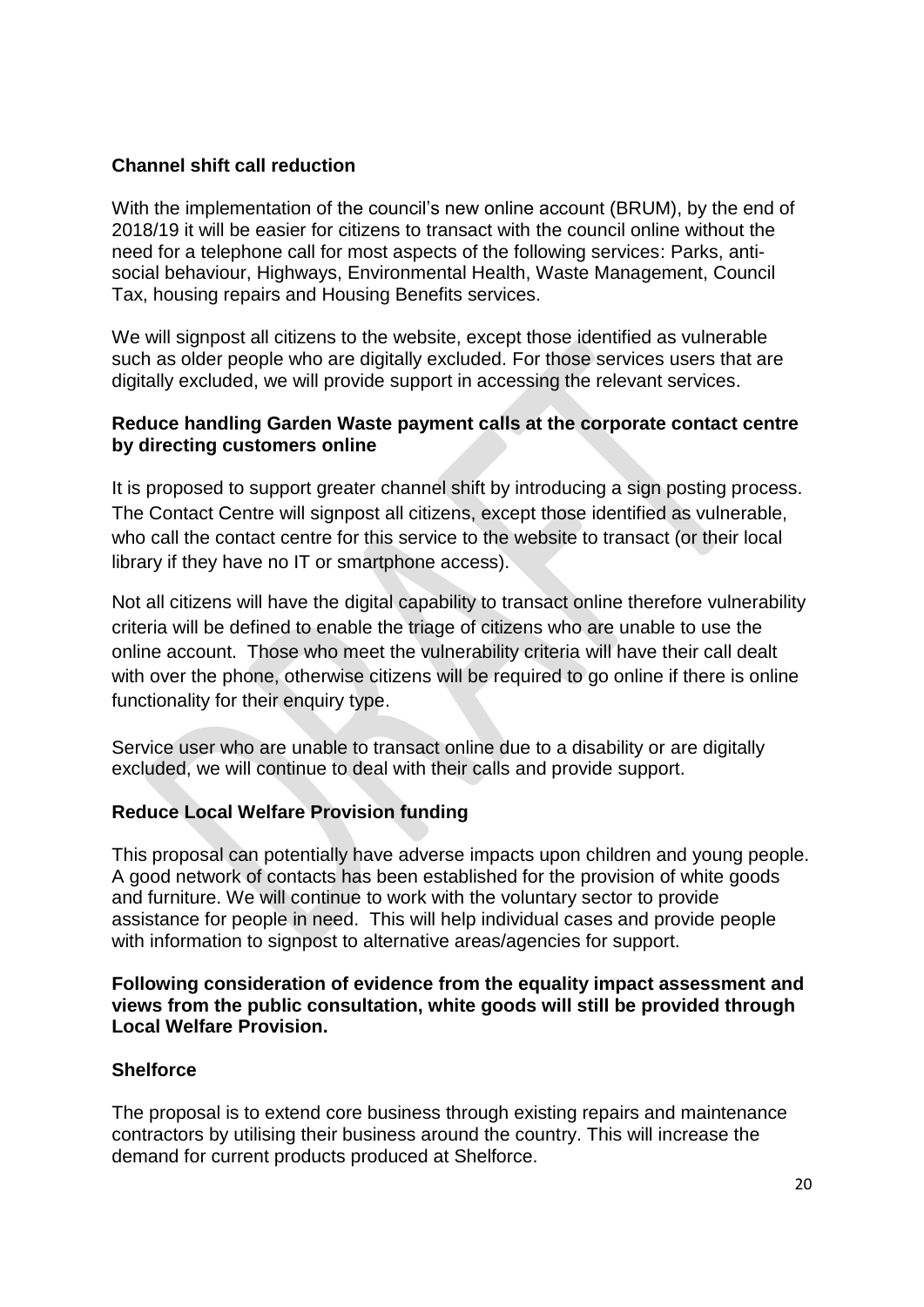There are also opportunities to increase income through developing a wider range of products produced e.g. kitchens and bathrooms by the company. This will be explored with existing repair and maintenance contractors with the possibility of expanding to other customers.

The proposal to expand the business will require additional employees but this will increase the profitability of Shelforce. The current proposal to employ apprentices within the business has been put forward as an invest to save proposal.

This proposal has positive impacts for disabled people and young people. It will provide further employment opportunities as the Shelforce workforce is comprised of young and disabled people. The work undertaken by Shelforce improves the Council's housing stock which houses some of the most vulnerable in Birmingham.

# **Pregnancy and Maternity**

Pregnancy is the condition of being pregnant or expecting a baby. Maternity refers to the period after the birth and is linked to maternity leave in the employment context. In the non-work context, protection against maternity discrimination is for 26 weeks after giving birth, and this includes treating a woman unfavourably because she is breastfeeding.

# **HIV/TB Support**

There will be an impact on the children of women (aged 0-1years), who are HIV+ and require access to free formula milk when there is NRPF. This is because there is still a risk of viral transfer through breast milk. The National Aids Trust recommends that all mothers living with HIV have access to free formula milk.

**Following consideration of evidence from the equality impact assessment and views from the public consultation, the removal of HIV/TB service will be phased in**.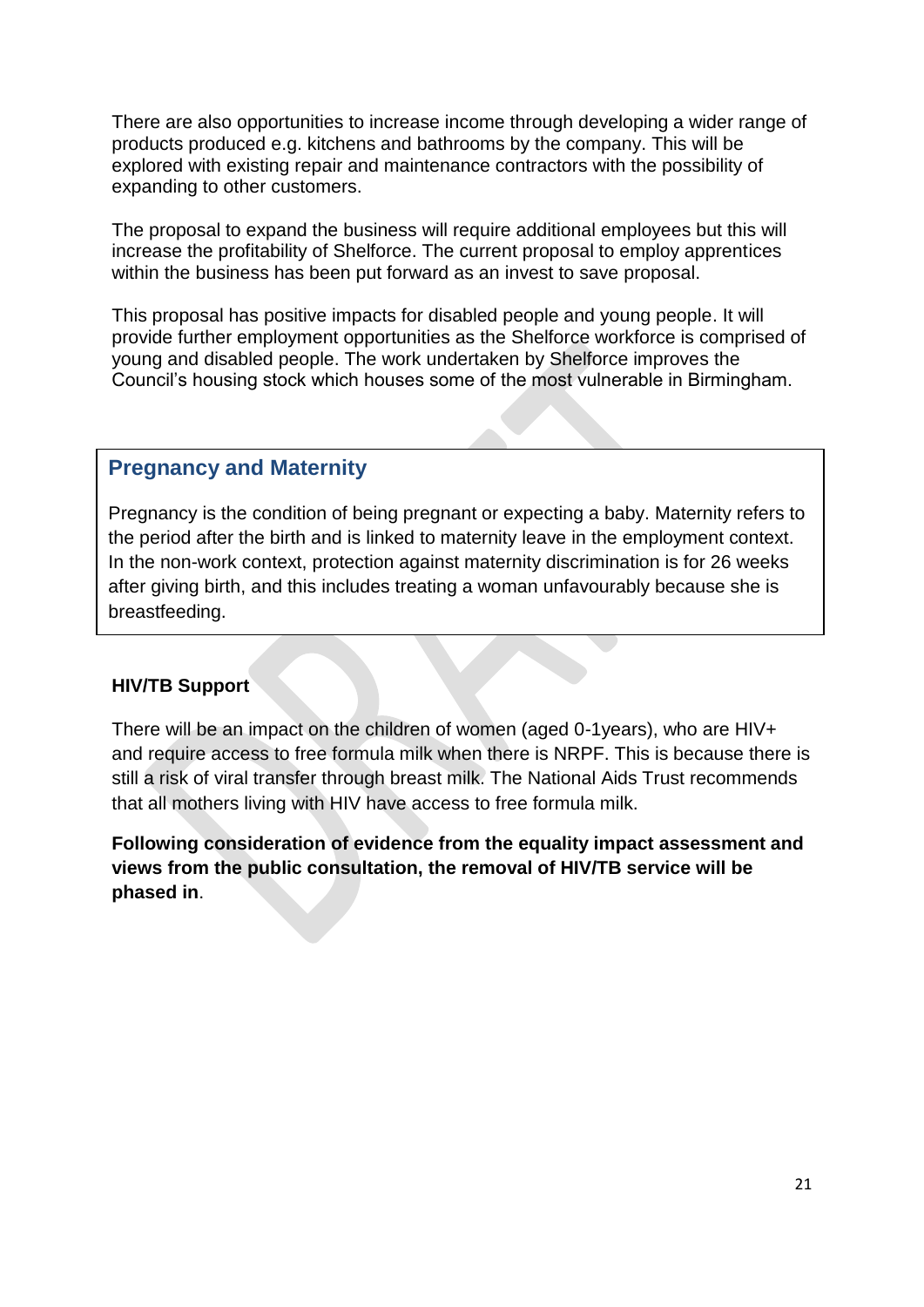# **RACE**

**(**A group people defined by their race, colour, and nationality (including citizenship) ethnic or national origins.)

Birmingham is a diverse city, with 42% of the population being from an ethnic minority background, reflecting the city's rich and varied cultural heritage. Birmingham is a "superdiverse" city. Academic research suggests that there are people from nearly 200 countries who have made Birmingham their home.<sup>1</sup>. The 2011 Census revealed that 42.1% classified themselves within an ethnic group other than white British, compared to 30% in 2001, a rise of 12%. According to the 2011 census over 60% of the under 18 population is now from a non-white British background, compared to around 44% in 2001. The proposals set out below are likely to impact service users/resident with race as a protected characteristic.

Qualification levels are particularly low in the city for some communities. A high percentage of Pakistani and Bangladeshi residents have no qualifications, and a low percentage have higher level qualifications. Around 47,000 people living in in Birmingham are unable to speak English or speak English well.

# **HIV/TB Support**

TB is more prevalent amongst South East Asian and African communities. Access to services often requires support from translators because of language barriers.

**Following consideration of evidence from the equality impact assessment and views from the public consultation, the removal of HIV/TB service will be phased in**.

# **Pest Control (partial cost recovery for domestic rat treatments)**

Children in families on low income and people with disabilities on low incomes and BME residents who live in area with higher levels of pests may be disadvantaged by this change. However, the charge has been kept at a low contributory amount and there is the option to self-treat for rats.

**Following consideration of evidence from the equality impact assessment and views from the public consultation, we are no longer intending to charge for rat treatments.**

#### **Channel shift call reduction**

BME people and families who are digitally excluded can be disproportionately impacted.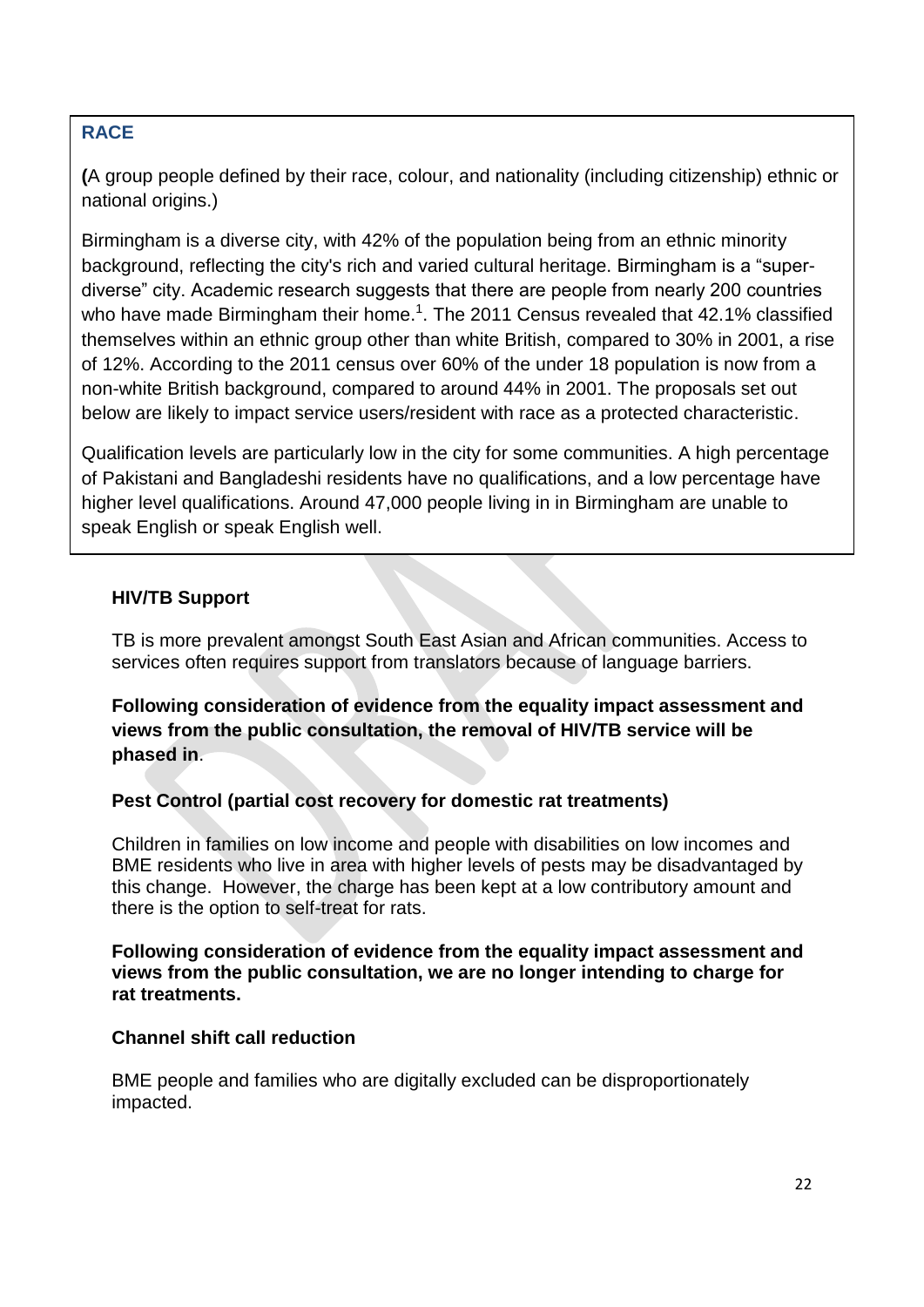We will signpost all citizens to our website, and support those identified as vulnerable including those that are unable to communicate in English.

### **Cease handling Garden Waste payment calls at corporate contact centre**

Those service users identified as vulnerable such as BME people who are unable to communicate in English and those who are digitally excluded, we will provide support to help them access the service.

# **Reducing 'Support to the Arts' budget by 33.33%**

It is not envisaged that any of the larger institutions that currently receive an arts grant from this funding will close as a result. Existing services and independent arts organisations will see a reduction in opportunities to deliver activity for the wider community across the city to engage in arts and cultural activities.

Proposed budget reductions impacts on potentially all service users, we will not know the actual impact to the Support to the Arts budget until consultation has been concluded.

All regularly funded arts organisations were written to and invited to meetings early December with the Cabinet Member. All arts organisations that have been funded by BCC have been sent a newsletter signposting them to the budget consultation portal.

There are potential impacts for arts organisations serving BME communities. The EIA process will monitor any negative impact and put in place mitigating action.

**Following consideration of evidence from the equality impact assessment and views from the public consultation, the cut in arts funding reduced to £0.5m with £2m Arts Endowment Fund to be created.**

#### **Reduction in translation costs at the corporate contact centre**

We are proposing to use staff from the Contact Centre by replacing the current external service for non-English speaking service users.

This would result in a better service for citizens as the translation process can extend the length of the call and using internal translators would provide a more seamless experience. For languages not available through advisors we will continue to use the services of the external translation company.

#### **Sexuality**

**(**Whether a person's sexual attraction is towards their own sex, the opposite sex or to both sexes.)

23 Prejudice and discrimination based on sexual orientation and gender identity persist of LGBT people. Some may feel they have to conceal their sexual orientation for fear of a negative reaction. Belonging to a sexual minority remains a difficult experience for many people. The Proposals set out below can potentially impact LGBT service users/residents and we want to ensure there are no negative impacts of these proposals.